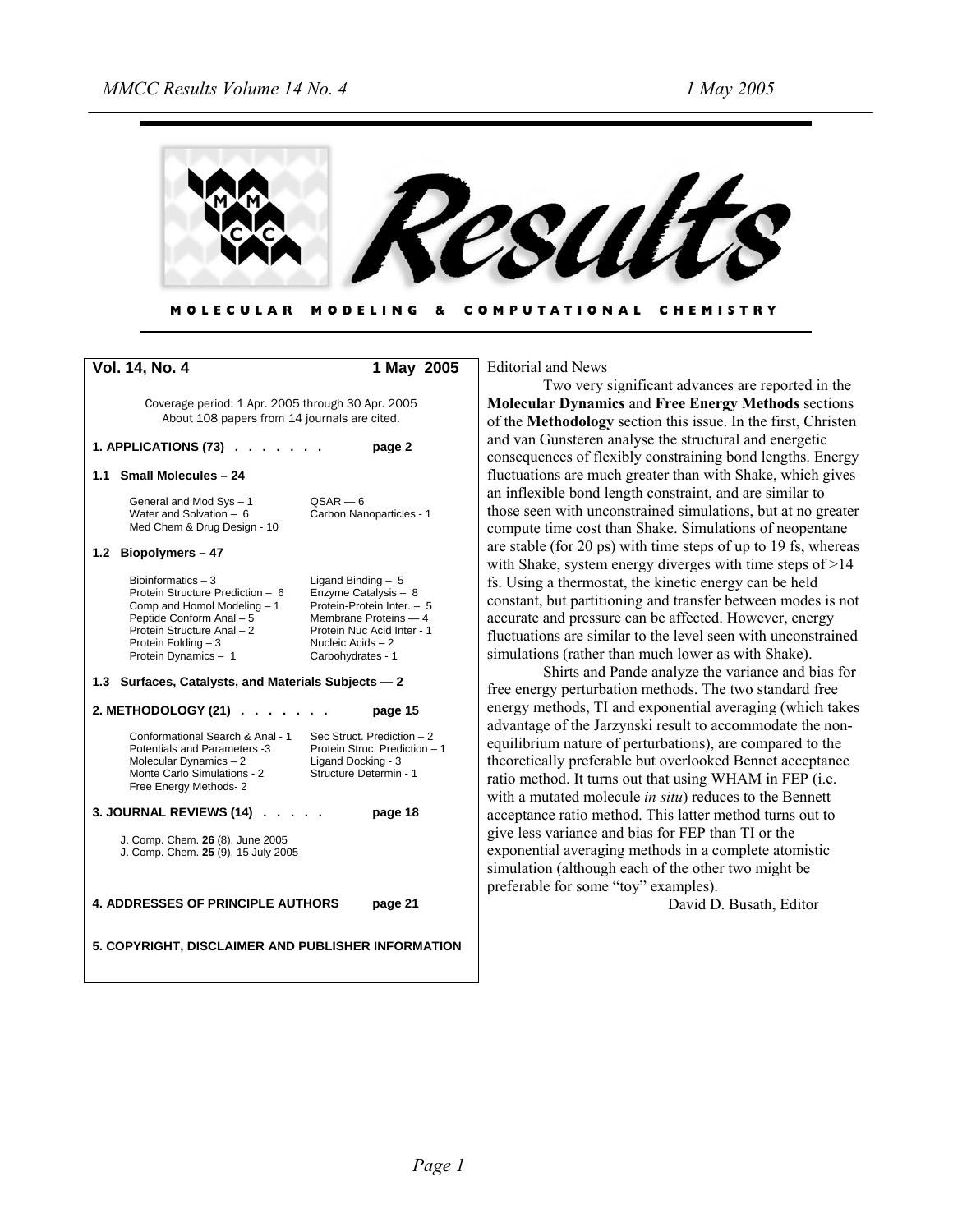# **1. APPLICATIONS**

1.1. *Small Molecules*

## **General and Model Systems**

**Molecular dynamics studies of melting and some liquidstate properties of 1-ethyl-3-methylimidazolium hexafluorophosphate [emim][PF6].** 

S. Alavi\* [U Missouri] and D.L. Thompson

*J. Chem. Phys.* **122,** 15470401-15470412 (2005)

MD simulations of 1-ethyl-3-methylimidazolium hexafluorosphosphate in the crystal state. The melting point is 375 K, which compares to the experimental value of 333 K.

Inner shell water occupancy time is 2.0 ps according to this thorough analysis of water structure using QM/MM.

### **Water and Solvation**

### **Structure-breaking effects of solvated Rb(I) in dilute aqueous solution - An** *ab initio* **QM/MM MD approach.**

I. Horenko\* [Freie U Berlin], S. Lorenz, C. Schütte, and W. Huisinga

*J. Comput. Chem.* **26,** 949-956 (2005)

**A linear-scaling self-consistent generalization of the multistate empirical valence bond method for multiple excess protons in aqueous systems.** 

F. Wang and G.A. Voth\* [U Utah]

*J. Chem. Phys.* **122**, 14410501-14410509 (2005)

With the introduction of a generalization of EVB to allow simulations of multiple protons in MD, it is now possible to study HCl solution. 0.44 M HCl showed considerable hydronium<sup>+</sup>  $-$  Cl<sup>-</sup> pairing with a concomitant reduction in the Eigen complex  $(H_9O_4^+)$  density in favor of smaller

**MMCC Results**  David Busath, Ed. 706 Sunny Lane Orem, UT 84058 Tel. (801) 422-8753 Fax (801) 422-0700 e-mail: *mmcc@itsnet.com David Busath, M.D., Professor, Dept. of Physiology and Dev. Biol. Brigham Young Univ., Provo, UT* **Editor Emeritus: Bruce Gelin, Ph.D.**  *Dr. Gelin was founder of MMCC Results and edited volumes 1-6. MMCC Results* (ISSN 1061-6381) is published ten times per year at the beginning of each month except January and August by the independent business, MMCC Results. Mention of software, hardware, or other products is for informational purposes only and does not constitute an endorsement or recommendation by MMCC Results nor by the authors of the paper cited. All product names are the trademarks or registered symbols of their respective holders. Marginal symbols indicate that the authors acknowledged the use of a software package from a commercial sourse. **A** refers to Accelrys Inc. and **T** to Tripos Inc. Other companies are denoted by their name in a box. Papers of special interest are marked by an exclamation point. Copyright © 2005 MMCC Results *Associate Editor: Thomas Cheatham Univ. of Utah, Salt Lake City, UT Assistant Editors: Alan C. Cheng Pfizer Global R&D, Cambridge, MA Anston Feenstra Vrije Univ., Amsterdam, Netherlands R. Nageswara Ramireddy Genomik Design Pharmaceuticals Pvt. Ltd. Hyderabad, India*

complexes.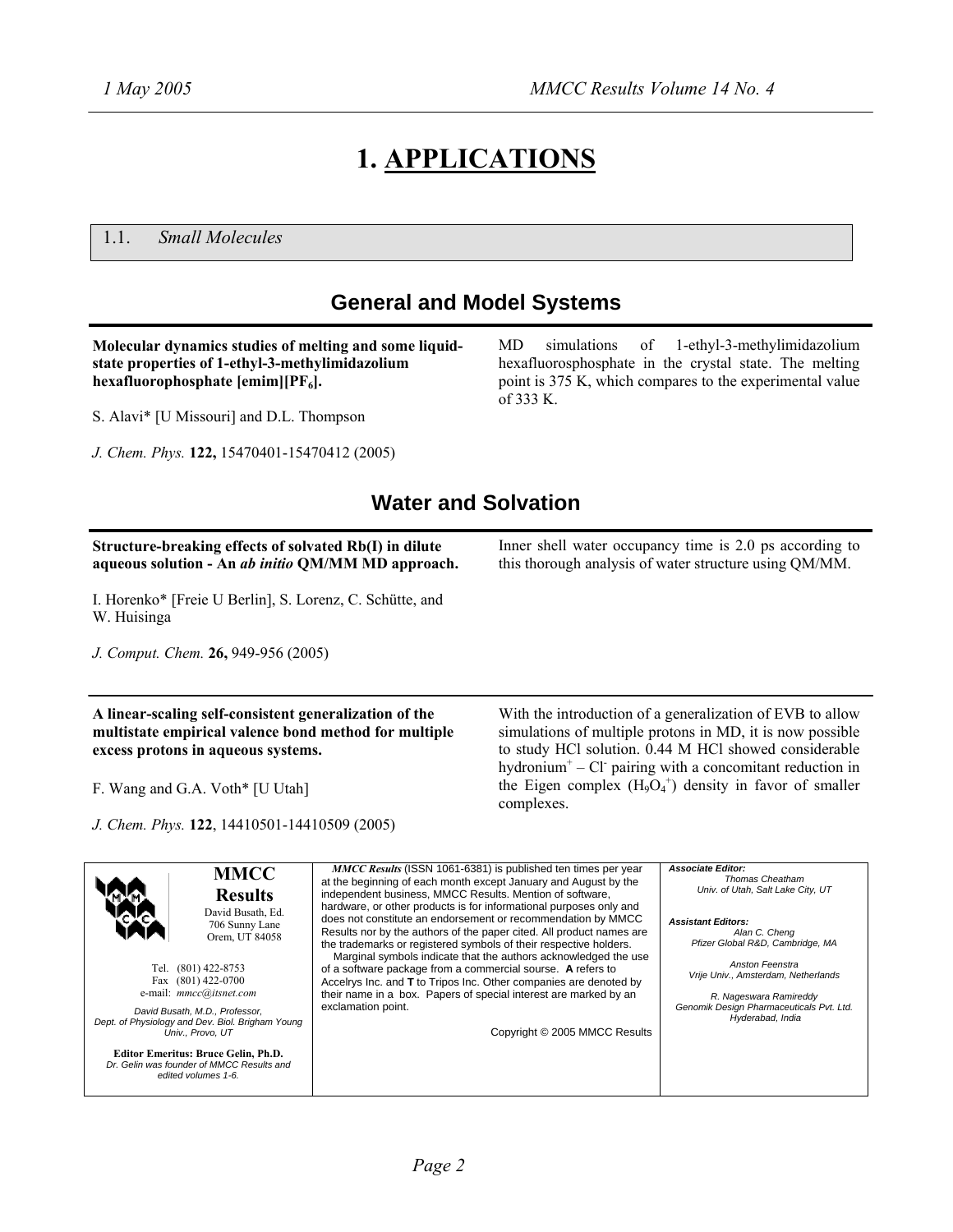**T**

Water and Solvation (cont'd)

| Temperature dependence of quantum effects in liquid<br>water.<br>L. Hernandez de la Pena, and P. G. Kusalik<br>J. Amer. Chem. Soc. 127, 5246-5251 (2005)                                                 | Classical and quantum rigid-body centroid dynamics of<br>liquid water at tempereatures ranging from 100 to -35 $\degree$ C<br>"explore the interplay between structure and dynamics in<br>the context of effective tunneling". To get the correct<br>dynamical behavior, quantum effects are essential. |
|----------------------------------------------------------------------------------------------------------------------------------------------------------------------------------------------------------|---------------------------------------------------------------------------------------------------------------------------------------------------------------------------------------------------------------------------------------------------------------------------------------------------------|
| Molecular origin of anticooperativity in hydrophobic<br>association.<br>C. Czaplewski, A. Liwo, D. R. Ripoll, and H. A. Scheraga*<br>[Cornell U]                                                         | The PMFs of methane dimer and trimer formation are<br>calculated to give insight into the hydrophobic effect.<br>The simulations suggest cooperativity and suggest<br>problems with the information theory model of<br>hydrophobic association with respect to trimers.                                 |
| J. Phys. Chem. B 109, 8108-8119 (2005)                                                                                                                                                                   |                                                                                                                                                                                                                                                                                                         |
| Structure and vibrational spectroscopy of salt water/air<br>interfaces: Predictions from classical molecular dynamics<br>simulations.<br>E. C. Brown, M. Mucha, P. Jungwirth, and D. J. Tobias*<br>[UCI] | Sum frequency generation spectra for NaI interfaces are<br>estimated from MD simulation and shown to qualitatively<br>agree with experiment. Changes in spectra intensity are<br>related to ordering of subsurface water molecules.                                                                     |
| J. Phys. Chem. B 109, 7934-7940 (2005)                                                                                                                                                                   |                                                                                                                                                                                                                                                                                                         |
| Molecular dynamics study of hydration in ethanol-water<br>mixtures using a polarizable force field.                                                                                                      | A drude oscillator model is applied to water/ethanol<br>mixtures.                                                                                                                                                                                                                                       |
|                                                                                                                                                                                                          |                                                                                                                                                                                                                                                                                                         |

*J. Phys. Chem. B* **109**, 6705-6713 (2005)

## **Medicinal Chemistry and Drug Design**

| A pharmacophore hypothesis for P-glycoprotein substrate<br>recognition using GRIND-based 3D-QSAR.<br>G. Cianchetta, R.W. Singleton, M. Zhang, M. Wildgoose,<br>D. Giesing, A. Fravolini, G. Cruciani, and R.J. Vaz*<br>[Sanofi-Aventis]<br>J. Med. Chem. 48, 2927-2935 (2005) | New experimental data on PGP transport inhibition by<br>both public and proprietary small molecules is used to<br>build a 3D-QSAR model using Volsurf and Almond<br>descriptors and GRID fields. The strong predictability<br>$(q^2=0.75)$ of pharmacophore features suggests that PGP<br>binding, and not diffusion across the membrane, is the<br>key step in PGP inhibition. |
|-------------------------------------------------------------------------------------------------------------------------------------------------------------------------------------------------------------------------------------------------------------------------------|---------------------------------------------------------------------------------------------------------------------------------------------------------------------------------------------------------------------------------------------------------------------------------------------------------------------------------------------------------------------------------|
| Computational identification of proteins for selectivity<br>assays.                                                                                                                                                                                                           | A representative panel of proteins for selectivity assays is<br>selected based on comparison of a set of high-ranked                                                                                                                                                                                                                                                            |
| S. Yoon, A. Smellie, D. Hartsough, and A. Filikov* [ArQule]                                                                                                                                                                                                                   | docked substrates. The method is tuned on CDK2-<br>homologous kinases, and applied to estradiol-, tamoxifen-<br>and riboflavin-binding proteins, and shown to be able to                                                                                                                                                                                                        |
| <i>Proteins</i> 59, 434-443 (2005)                                                                                                                                                                                                                                            | recover known, as well as homologous and non-<br>homologous proteins.                                                                                                                                                                                                                                                                                                           |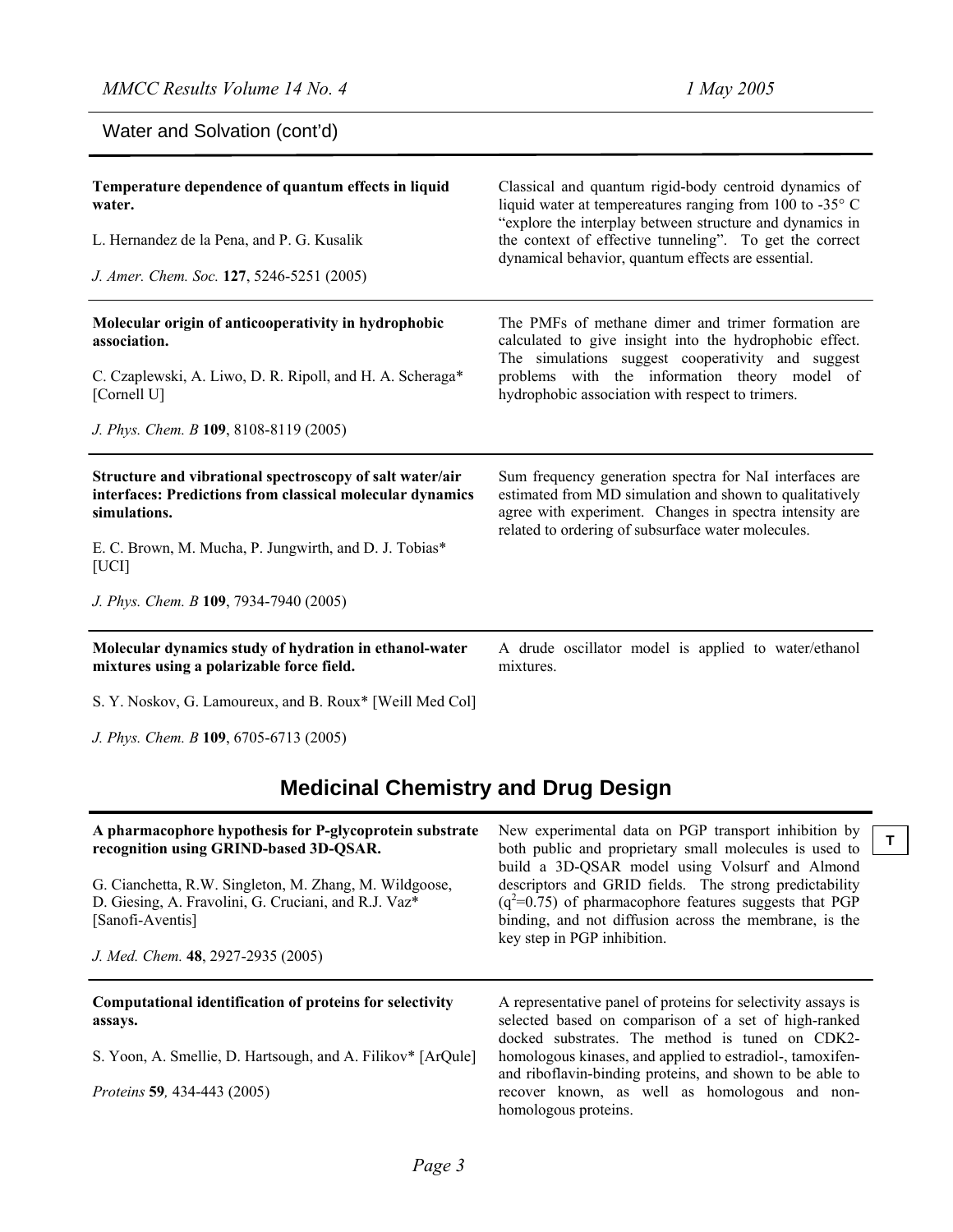| Medicinal Chemistry and Drug Design (cont'd)                                                                                                                               |                                                                                                                                                                                                                                |
|----------------------------------------------------------------------------------------------------------------------------------------------------------------------------|--------------------------------------------------------------------------------------------------------------------------------------------------------------------------------------------------------------------------------|
| LEA3D: A computer-aided ligand design for structure-<br>based drug design.                                                                                                 | LEA3D is a new structure-based program for generating<br>denovo ligands by combining docked fragments of<br>ligands from the Comprehensive Medicinal Chemistry                                                                 |
| D. Douguet* [CNRS], H. Munier-Lehmann, G. Labesse,<br>and S. Pochet                                                                                                        | and KEGG LIGAND databases. The approach is used to<br>find >12uM inhibitors of thymidine monophosphate<br>kinase.                                                                                                              |
| J. Med. Chem. 48, 2457-2468 (2005)                                                                                                                                         |                                                                                                                                                                                                                                |
| Drugability indices for protein targets derived from<br>NMR-based screening data.                                                                                          | A regression-based model based on computationally-<br>calculated protein surface parameters predicts NMR                                                                                                                       |
| P.J. Hajduk* [Abbott], J.R. Huth, and S.W. Fesik                                                                                                                           | screening hit rates with a $r^2$ of 0.72 and a $q^2$ of 0.56.                                                                                                                                                                  |
| J. Med. Chem. 48, 2518-2525 (2005)                                                                                                                                         |                                                                                                                                                                                                                                |
| A theoretical study on the activation of Ser70 in the<br>acylation mechanism of cephalosporin antibiotics.                                                                 | Insight II and Grid20 is used to determine the most<br>favored activation process for Ser70 in the acylation                                                                                                                   |
| Y.-Y. Ke and T.-H. Lin* [Natl Tsing Hua U]                                                                                                                                 | mechanism for the cephalosporin antibiotics. The<br>B3LYP/6-31+G level and the Polarized Continuum<br>Model is used and water is treated as a solvent for each                                                                 |
| J. Biophys. Chem. 114, 103-113 (2005)                                                                                                                                      | activation process. The most favorable activation process<br>for Ser70 in the acylation mechanism involves a proton<br>transfer mediated by the catalytic water and the catalytic<br>residues Glu166 and Ser70.                |
| Atom, atom-type, and total nonstochastic and stochastic<br>quadratic fingerprints: A promising approach<br>for<br>modeling of antibacterial activity.                      | The TOpological MOlecular COMputer Design approach<br>is used and a complete data set containing 1006<br>antimicrobial agents is collected. Two structure-based<br>antibacterial activity classification models are generated. |
| Y.M. -Ponce* [Cent U Las Villas], R.M. Marrero,<br>F. Torrens, Y. Martinez, V.R. Zaldivar and E.A. Castro                                                                  | This approach is more satisfactorily compares with<br>respect to nine of the most useful models for<br>antimicrobial selection reported earlier.                                                                               |
| Bioorg. Med. Chem. 13, 2881-2899 (2005)                                                                                                                                    |                                                                                                                                                                                                                                |
| Investigations of linker structure on the potency of a series Protein tyrosine phosphatases such as PTP1B and the<br>of bidentate protein tyrosine phosphatase inhibitors. | Yersinia PTPase play an important role in diseases<br>including type II diabetes and bubonic plague. The                                                                                                                       |
| J. Xie and C.T. Seto* [Brown U.]                                                                                                                                           | correlation between linker structure and inhibitor activity<br>showed that aromatic groups in the linker played an                                                                                                             |
| Bioorg. Med. Chem. 13, 2981-2991 (2005)                                                                                                                                    | important role in determining binding affinity in this class<br>of inhibitors.                                                                                                                                                 |
| In silico ADME modelling: prediction models for blood-<br>brain barrier permeation using a systematic variable<br>selection method.                                        | The Variable Selection and Modeling method based on<br>the prediction (VSMP) is proposed to develop QSPR<br>models based on in vivo blood-brain permeation data<br>(logBB) of 88 diverse compounds, 324 descriptors. The       |
| R. Narayanan* [TCS] and B.G. Sitarama                                                                                                                                      | three-descriptor model is the best one based on Atomic                                                                                                                                                                         |
| Bioorg. Med. Chem. 13, 3017-3028 (2005)                                                                                                                                    | type E-state index, AlogP98 and Van der Waal's surface<br>area. The success rate of these models is 82% in the case<br>of BBB+ compounds and a similar success rate is<br>observed with BBB- compounds.                        |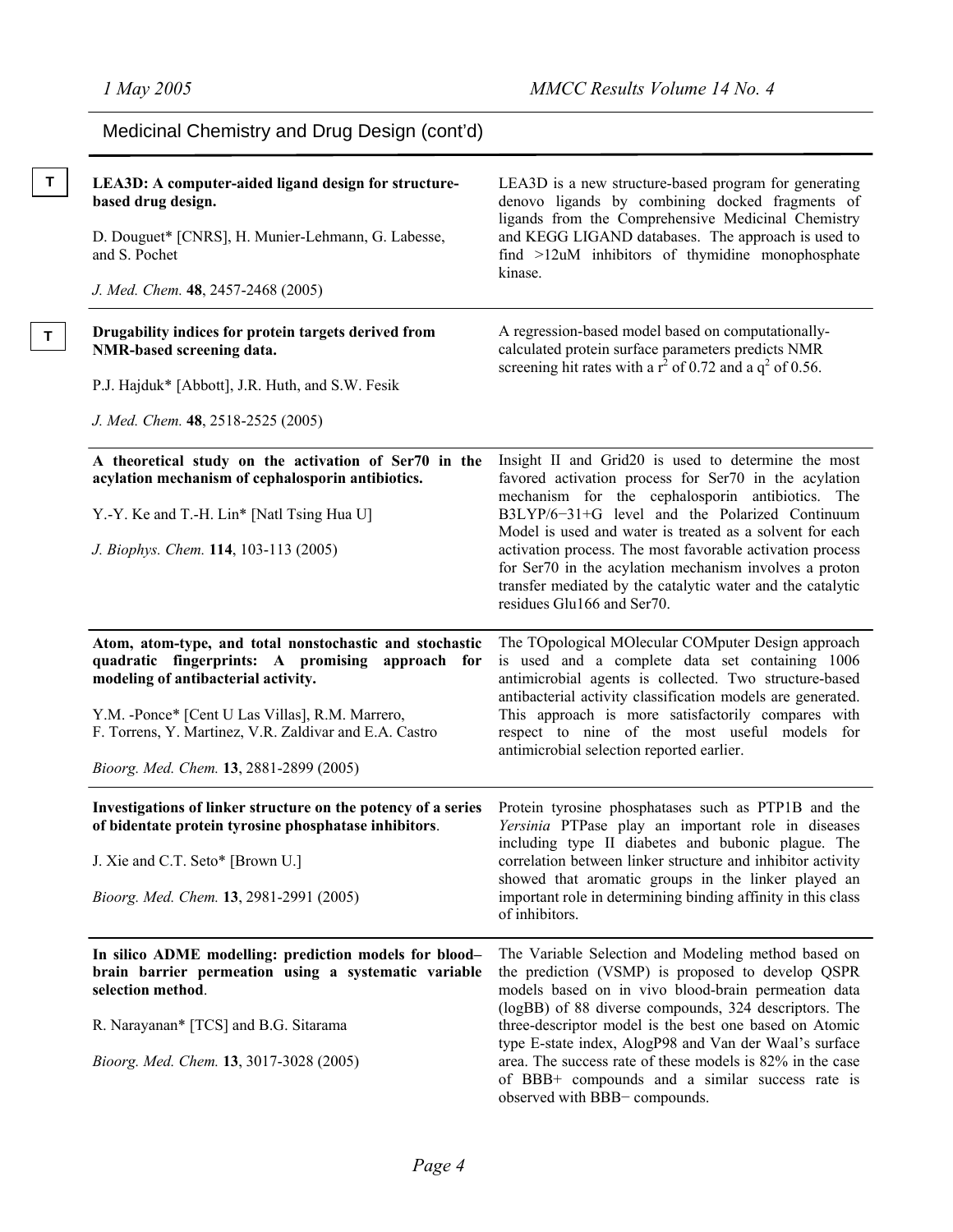Medicinal Chemistry and Drug Design (cont'd)

**Synthesis and biological evaluation of novel 6-nitro-5-** The AM1 method is used to study the local anesthetic and <sup>1</sup> **substituted aminoquinolines as local anesthetic and antiarrhythmic agents: molecular modeling study.** 

F.E. Goda\* [U Mansoura], A.A.M. Abdel-Aziz and H.A. Ghoneim

*Bioorg. Med. Chem.* **13**, 3175-3183 (2005)

**Molecular basis of the low activity of antitumor anthracenediones, mitoxantrone and ametantrone, in oxygen radical generation catalyzed by NADH dehydrogenase: Enzymatic and molecular modelling studies.** 

J. Tarasiuk\* [Gdansk U. of Tech.], J. Mazerski, K.T. -Gobis and E. Borowski

*Eur. J. Med. Chem.* 40, 321-328 (2004)

The AM1 method is used to study the local anesthetic and anti-arrhythmic activity of lidocaine and the active compounds. HyperChem program is used to study the superposition of the stable conformations of these compounds.

The distribution of the molecular electrostatic potential, around the quinone system is important for the ability of anthracenediones to stimulate reactive oxygen species formation in NADH dehydrogenase system. The clouds of positive molecular electrostatic potential (MEP) cover the quinone carbon atoms for non-stimulating anthracenediones, while for agents effective in stimulating reactive oxygen species formation the clouds of negative (MEP) cover continuously the aromatic core together with the quinone system.

### **Quantitative Structure-Activity Relations**

| 3D-QSAR CoMFA studies on trypsin-like serine protease<br>inhibitors: A comparative selectivity analysis.                                                                                    | Τ<br>CoMFA models are generated using steric and<br>electrostatic fields for tPA, fXa, thrombin, plasmin, and<br>trypsin inhibition. These models exhibited better                                                                                                                       |
|---------------------------------------------------------------------------------------------------------------------------------------------------------------------------------------------|------------------------------------------------------------------------------------------------------------------------------------------------------------------------------------------------------------------------------------------------------------------------------------------|
| B.A. Bhongade, V.V. Gouripur and A.K. Gadad*<br>[J. N. Med.Coll.]                                                                                                                           | statistical significance than the CoMFA models generated<br>using ClogP as an additional descriptor. These models<br>were used to generate 3D contour maps, provided                                                                                                                     |
| Bioorg. Med. Chem. 13, 2773-2782 (2005)                                                                                                                                                     | possible modification of molecules for better<br>selectivity/activity of serine protease inhibitors of<br>therapeutic interest.                                                                                                                                                          |
| QSAR by LFER model of cytotoxicity data of anti-HIV 5-<br>phenyl-1-phenylamino-1H-imidazole derivatives using<br>principal component factor analysis and genetic function<br>approximation. | Linear free energy related model of Hansch using<br>electronic, hydrophobicity and steric parameters of<br>phenyl ring substituents of the compounds are used in<br>QSAR study. The coefficients of molar refractivity and<br>steric parameters for meta substituents of the phenyl ring |
| Kunal Roy* [Jadavpur U.] and J.T. Leonard                                                                                                                                                   | of 1-phenylamino fragment indicated that the length,<br>width and overall size of meta substituents are conducive                                                                                                                                                                        |
| Bioorg. Med. Chem. 13, 2967-2973 (2005)                                                                                                                                                     | factors for the cytotoxicity.                                                                                                                                                                                                                                                            |
| Topological models for prediction of anti-HIV activity of<br>acylthiocarbamates.                                                                                                            | Relationship of anti-HIV activity of acylthiocarbamates<br>with distance based Wiener's index, adjacency based<br>first-order molecular connectivity index and distance-                                                                                                                 |
| S. Bajaj, S.S. Sambi and A.K. Madan* [MD Univ.]                                                                                                                                             | cum-adjacency based <i>augmented</i> eccentric connectivity<br>index was investigated. The values of all the three indices                                                                                                                                                               |
| Bioorg. Med. Chem. 13, 3263-3268 (2005)                                                                                                                                                     | for each of the 61 compounds involved in the dataset<br>were calculated using an in-house computer program.<br>The results showed high accuracy of prediction was<br>observed with these topological models.                                                                             |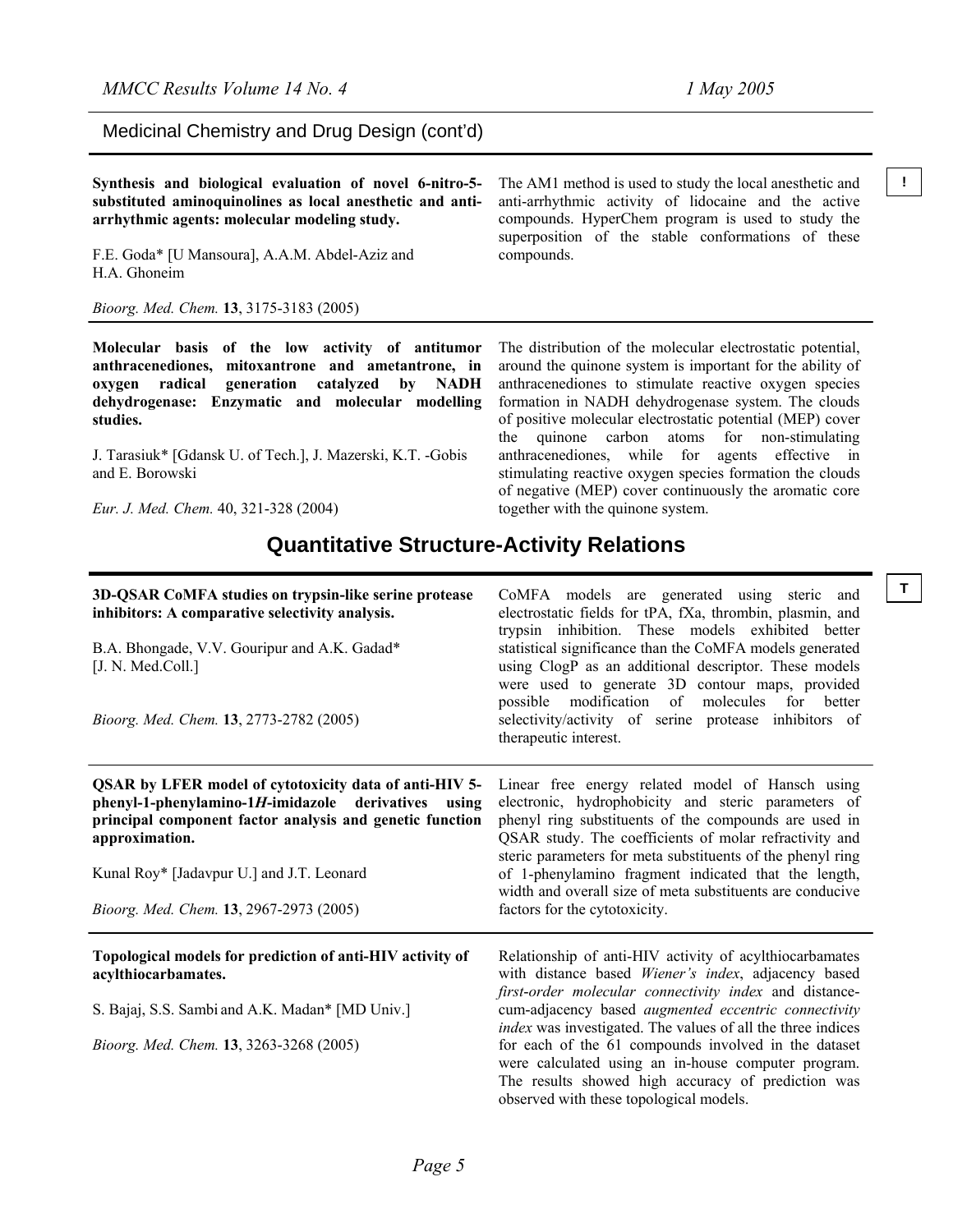charge indices from the linear models but the obtaining networks overfitted the data having low predictive power.

#### Quantitative Structure-Activity Relations (cont'd)

**! Quantitative structure-activity relationship to predict differential inhibition of aldose reductase by flavonoid compounds.**  Galvez indices showed the relationship between the inhibitor structures and its activity by describing the molecular topology and charge transfer through the molecule. Artificial neural networks were trained using

M. Fernández, J. Caballero, A.M. Helguera, E.A. Castro and M.P. González\* [Cent. U. of Las Villas]

*Bioorg. Med. Chem.* **13**, 3269-3277 (2005)

**A structure-activity relationship study of quinone compounds with trypanocidal activity.**  F.A. Molfetta, A.T. Bruni, K.M. Honório and A.B.F. da Silva\* [Univ. de Sao Paulo] *Eur. J. Med. Chem.* **40**, 329-338 (2004) A DFT method is used to study the anti-trypanocidal activity to calculate atomic and molecular properties correlated with the biological activity. Torsion angle  $(T_5)$ , sum of absolute values of the atomic charges (QTS1), volume of the substituent at region B (VOLS2) and energy of the molecular orbital below HOMO (HOMO-1) descriptors were responsible for the separation between the active and inactive compounds.

#### **Connecting traditional QSAR and molecular simulations of papain hydrolysis-importance of charge transfer.**

Z. Lepp and H. Chuman\* [U Tokushima Shomachi]

*Bioorg. Med. Chem.* **13**, 3093-3105 (2005)

MD and semi-empirical QM calculations are used to investigate the structure-activity relationship for the papain hydrolysis of a series of *N*-benzoylglycine esters. The results are useful to understand how QSAR descriptors, like  $F$  or  $\sigma$ , interacts with other electronic effects during complex formation.

Carbon tetrachloride exhibits numerous ice phases in confinement, consistent with dielectric relaxation

spectroscopy measurements.

### **Carbon Nanoparticles**

#### **Molecular modeling of freezing of simple fluids confined within carbon nanotubes.**

F.R. Hung\* [N Carolina State U], B. Coasne, E.E. Santiso, K.E. Gubbins, F.R. Siperstein,and M. Sliwinska-Bartkowiak

*J. Chem. Phys.* **122,** 14470601- 14470614 (2005)

1.2. *Biopolymers* 

### **Bioinformatics**

#### **Identification and distribution of protein families in 120 completed genomes using Gene3D.**

D. Lee\* [U Coll London], A. Grant, R.L. Marsden, and C. Orengo

*Proteins* **59***,* 603-615 (2005)

A large scale, semi-automated protein family and domain clustering from all available complete genomes is presented, and comparisons with CATH and Pfam classifications are made. All classifications obey a powerlaw, but with different exponents, and steeper for domains than proteins, indicative of evolutionary domain-shuffling mechanisms.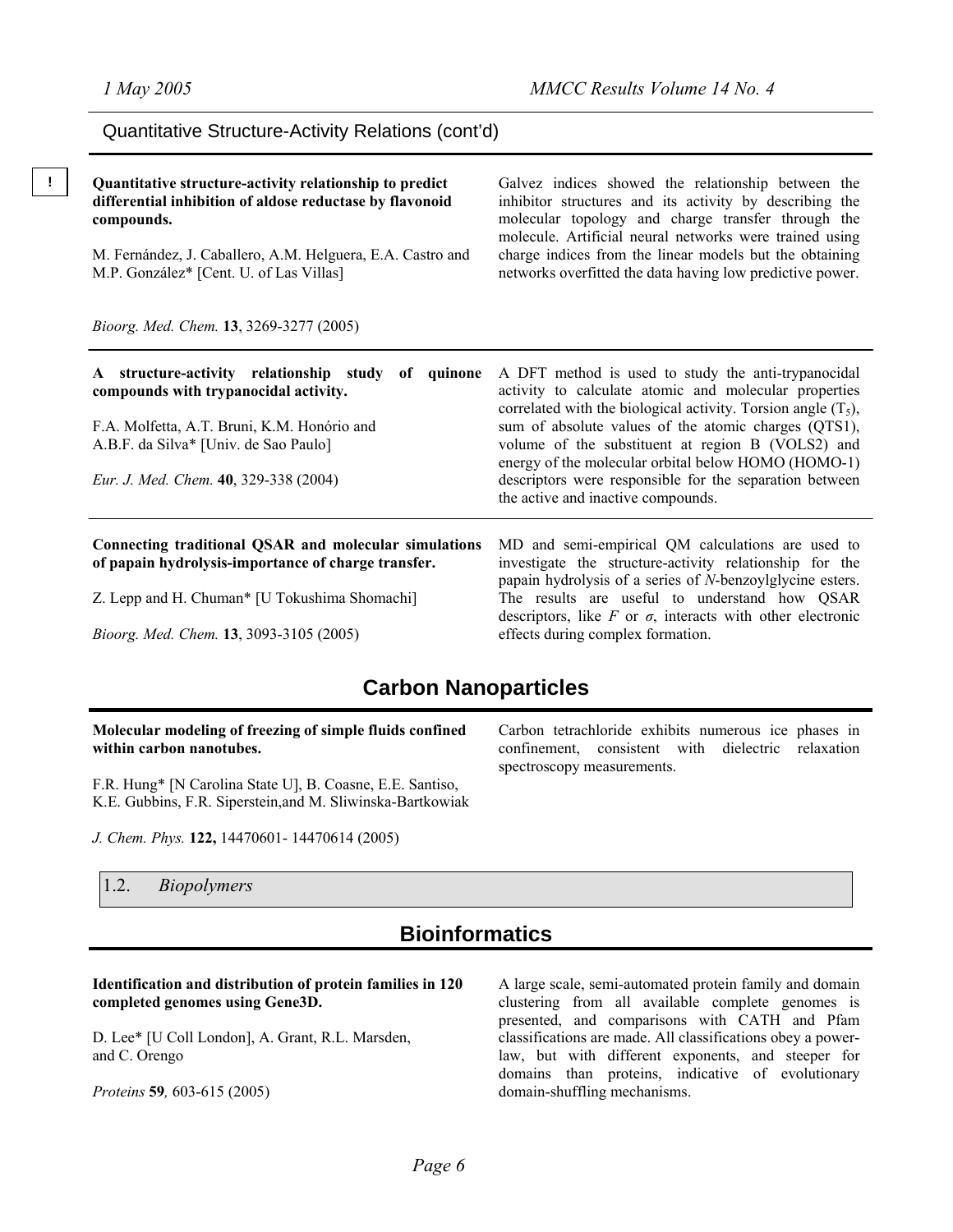Bioinformatics (cont'd)

#### **Linking tumor cell cytotoxicity to mechanism of drug !** A large-scale, thorough statistical analysis of genomic, **action: An integrated analysis of gene expression, smallmolecule screening and structural databases.**  D.G. Covell\* [NCI], A. Wallqvist, R. Huang, N. Thanki, A.A. Rabow, and X.J. Lu *Proteins* **59***,* 403-433 (2005) chemical and cytotoxicity information from three respective databases, and combination with available structural data, is presented. Insights in mechanism of action, described in thirteen conserved compound classes are gained.

#### Assembly factors of  $F_1F_0$ -ATP synthase across genomes.

A. Pícková, M. Potocký, and J. Houštěk\* [Acad Sci Czech]

*Proteins* **59***,* 393-402 (2005)

A detailed phylogenetic analysis ATP synthase subunits in 39 eukaryotic genomes shows the  $F_1$  part to be relatively highly conserved, while the  $F_0$  part shows more variability in composition as well as apparent assembly.

### **Protein Structure Prediction**

#### **Addressing the intrinsic disorder bottleneck in structural proteomics.**

C.J. Oldfield, E.L. Ulrich, Y. Cheng, A.K. Dunker, and J.L. Markley\* [U Wisconsin]

*Proteins* **59***,* 444-453 (2005)

#### The effectiveness several screening methods in use to avoid spending time on structure determination of disordered proteins, is evaluated and compared to disorder determination by NMR for 13 proteins. Implications for the protein structure initiative are discussed at length.

#### **A new method to determine the structure of the metal environment in metalloproteins: Investigation of the prion protein octapeptide repeat Cu2+ complex.**

M. Mentler, A. Weiss, K. Grantner, P. del Pino, D. Deluca, S. Fiori, C. Renner, W.M. Klaucke, L. Moroder, U. Bertsch, H.A. Kretzschmar, P. Tavan and F.G. Parak\* [Tech U München]

A new method is proposed, which combines computations with spectroscopic data. Computations are used to select sterically possible structures with correct H and N positions from ENDOR and ESEEM measurements. The structure of this octarepeat complex is similar to a pentapeptide complex determined by X-ray structure. The tryptophan residue has a different orientation: the axial water is on the other side of the Cu.

*Europ. Biophys. J.* **34,** 97-112 (2005)

**Solvent accessibility in native and isolated domain environments: General features and implications to interface predictability.** 

M.F. Raih, S. Ahmad\* [Kyushu Inst Tech], R. Zheng and R. Mohamed

*J. Biophys. Chem.* **114**, 63-69 (2005)

Non-redundant databases of 4536 structural domains are used for the calculation of their solvent accessibility in the native protein environment. The interfacings of these amino acid residues are calculated and their variation for different secondary structure types is analyzed. The results have significant implications towards determining interacting residues in proteins and for the prediction of protein-protein, protein-ligand, protein-DNA and similar interactions.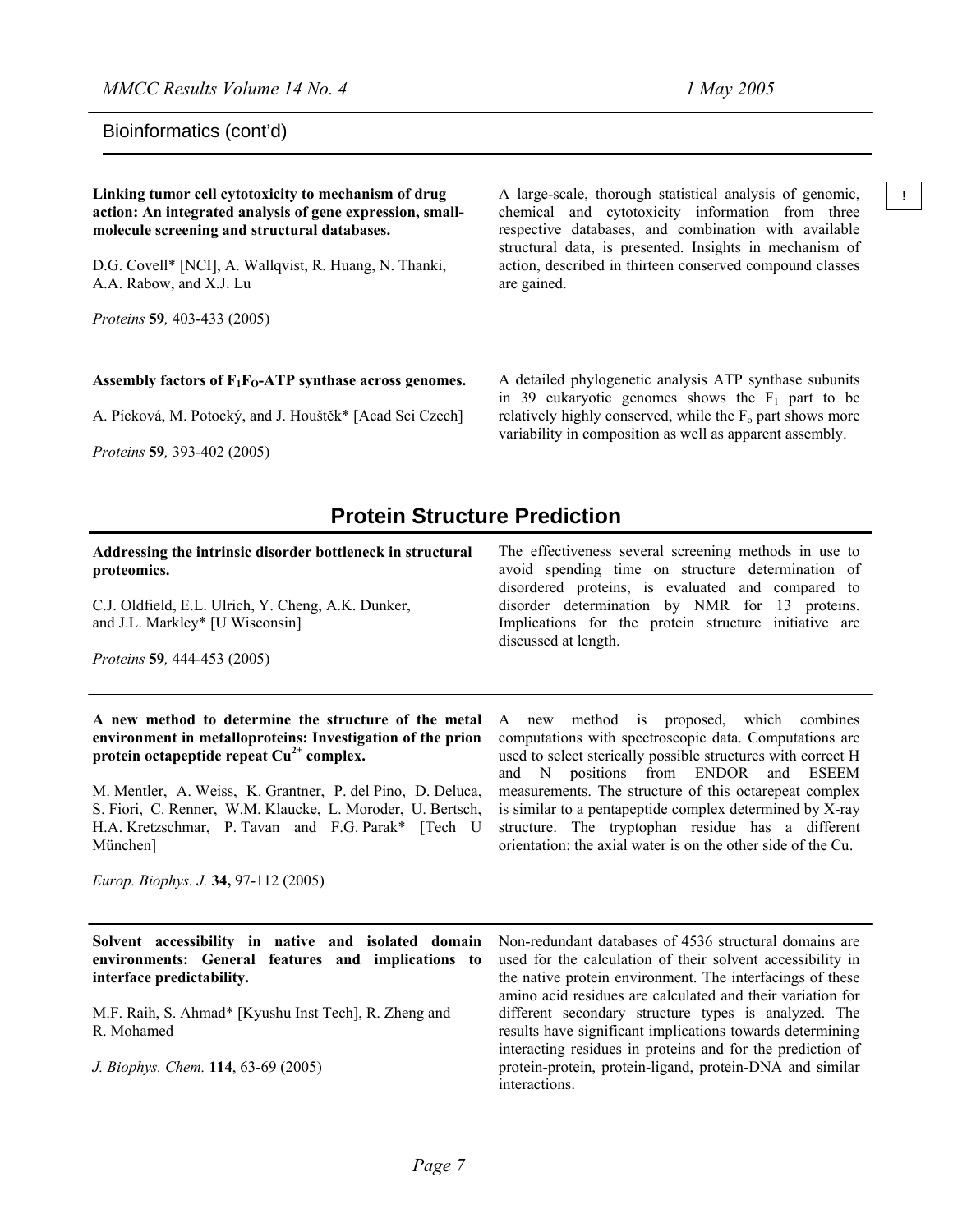Protein Structure Prediction (cont'd) **Understanding** the structural characteristics **compstatin by conformational space annealing**. M.K. Song, S.–Y. Kim and J. Lee**\***  [Korea Inst for Adv Study] *J. Biophys. Chem.* **115**, 201-207 (2005) of The conformational space annealing (CSA) method with CHARMM force field and the GBSA continuum solvent model is used to investigate the structural characteristics of the 13-residue compstatin molecule. It was found that most of the conformations (94.4%) are in the coil state and other conformers containing a  $3_{10}$ -helix, a  $\pi$ -helix, a β-hairpin, and an α-helix. **Protein structure prediction based on fragment assembly and parameter optimization.**  J. Lee, S.–Y. Kim and J. Lee\* [Korea Inst for Adv Study] *J. Biophys. Chem.* **115**, 209-214 (2005) A novel method is proposed for ab-initio prediction of protein tertiary structures based on fragment assembly and global optimization. The secondary structure prediction method, PREDICT, is used to construct fifteen residue long fragment libraries and fragments in these libraries are assembled to generate full-length chains of a query protein. The linear parameters of the energy function are optimized and the native-like conformations become energetically more favorable than the non-native ones for proteins with known structures. **Protein linear indices of the 'macromolecular** The TOMOCOMD-CAMPS method produced a linear regression between protein backbone descriptors and

**pseudograph α-carbon atom adjacency matrix' in bioinformatics. Part 1: Prediction of protein stability effects of a complete set of alanine substitutions in Arc repressor.**

Y.M. -Ponce\* [Cent. U. of Las Villas], R.M. -Marrero\*, J.A.C. Garit, V.R. Zaldivar, F. Torrens and E.A. Castro

repressor. The linear discriminant analysis is used to predict the stability of the mutant Arc homodimers. These models permitted the interpretation of the driving forces of such folding process, indicating that topologic/ topographic protein backbone interactions control the stability profile of wild-type Arc and its alanine mutants.

melting temperature values for alanine mutants of the Arc

*Bioorg. Med. Chem.* **13**, 3003-3015 (2005)

### **Comparative or Homology Modeling**

| Inhibitor-based validation of a homology model of the A homology model of the active site region of tripeptidyl | peptidase II was constructed. The structure-activity                    |
|-----------------------------------------------------------------------------------------------------------------|-------------------------------------------------------------------------|
| active-site of tripeptidyl peptidase II.                                                                        | relationships observed for the prepared TPP II inhibitors               |
| H. De Winter* [Johnson & Johnson Pharm], H. Breslin,                                                            | are correlated with the structural details of the TPP II                |
| T. Miskowski, R. Kavash and M. Somers.                                                                          | active site model. This model is validated and useful for               |
| J.Mol.Graph.Mod. 23, 409-418 (2005)                                                                             | structure-based drug design and pharmacophore<br>searching experiments. |
| Dentide Canformational Angluaio                                                                                 |                                                                         |

### **Peptide Conformational Analysis**

**Molecular dynamics simulation of the aggregation of the core-recognition motif of the islet amyloid polypeptide in explicit water.**

G. Colombo\* [CNR], I. Daidone, E. Gazit, A. Amadei, and A. Di Nola

*Proteins* **59***,* 519-527 (2005)

Conformational clustering and detailed structural analysis reveal the initial stages of self-assembly of an amyloidforming peptide, going from random, isolated peptides to a proto-fibril.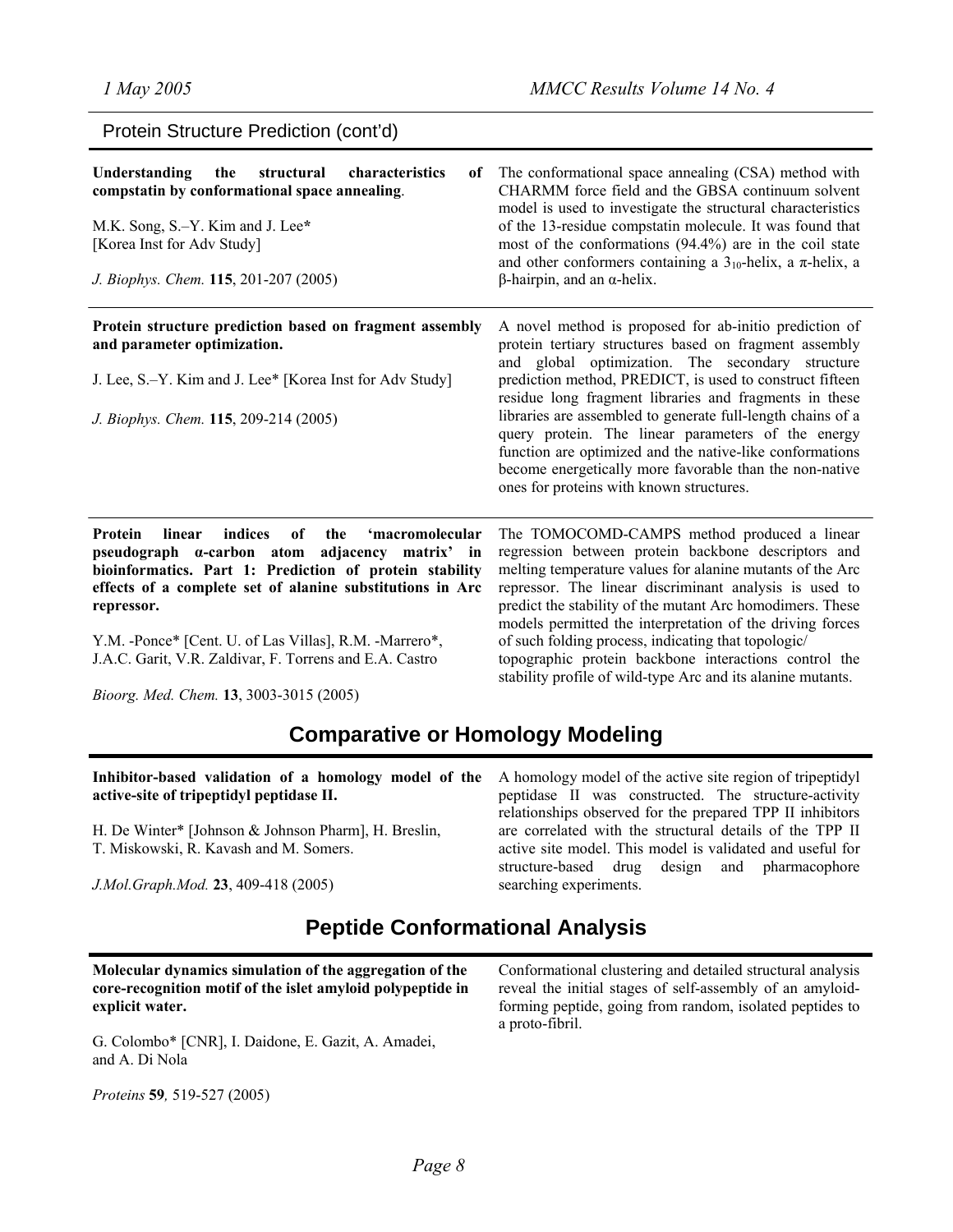| Peptide Conformational Analysis (cont'd)                                                                                                                                                                                                                           |                                                                                                                                                                                                                                                    |  |
|--------------------------------------------------------------------------------------------------------------------------------------------------------------------------------------------------------------------------------------------------------------------|----------------------------------------------------------------------------------------------------------------------------------------------------------------------------------------------------------------------------------------------------|--|
| Thermodynamic and kinetic characterization of a beta-<br>hairpin peptide in solution: An extended phase space sam-<br>pling by molecular dynamics simulations in explicit water.<br>I. Daidone, A. Amadei* [U Roma], and A. Di Nola<br>Proteins 59, 510-518 (2005) | Thorough statistical-mechanical analysis of over 1 usec of<br>simulations with several folding-unfolding events, show a<br>$\sim$ 200ns $\beta$ -hairpin folding time, and a distinct funnel-type<br>free energy landscape in essential space.     |  |
| Monte Carlo studies of folding, dynamics, and stability in<br>$\alpha$ -helices.<br>D. Shental-Bechor, S. Kirca, N. Ben-Tal, and T. Haliloglu*                                                                                                                     | Polyalanine, (but not polyglycine), folds into a helix<br>when represented as a chain of interaction site pairs, one<br>for $C\alpha$ and one for $C\beta$ . Fewer intermediate states are<br>observed in the path to helix at lower temperatures. |  |
| [Bogazici U]<br><i>Biophys. J.</i> 88, 2391-2402 (2005)                                                                                                                                                                                                            |                                                                                                                                                                                                                                                    |  |
| Molecular dynamics simulations indicate a possible role of<br>parallel β-helices in seeded aggregation of poly-Gln.<br>M. Stork, A. Giese, H.A. Kretzschmar, and P. Tavan* [LMU]                                                                                   | Simulations in explicit water show that triangular (but not<br>circular) β-helices with 18 residues per turn of at least 3<br>turns are stable, and may be a plausible nucleus for<br>aggregation.                                                 |  |
| Biophys. J. 88, 2442-2451 (2005)                                                                                                                                                                                                                                   |                                                                                                                                                                                                                                                    |  |
| Exploring the helix-coil transition via all-atom<br>equilibrium ensemble simulations.                                                                                                                                                                              | Based on distributed processing, the folding of two 21-<br>residue helix-forming peptides from time domains orders<br>of magnitude greater than the folding process shows that                                                                     |  |
| E.J. Sorin and V.S. Pande* [Standford U]                                                                                                                                                                                                                           | the landscapes is for denatured and folded states are flat<br>and that folding involves conformational diffusion more                                                                                                                              |  |
| Biophys. J. 88, 2472-2493 (2005)                                                                                                                                                                                                                                   | than an exponential process. AMBER-99 was tuned to<br>match experimental data.                                                                                                                                                                     |  |
| <b>Protein Structure Analysis</b>                                                                                                                                                                                                                                  |                                                                                                                                                                                                                                                    |  |

| The pairwise energy content estimated from amino acid<br>composition discriminates between folded and<br>intrinsically unstructured proteins.<br>Z. Dosztányi, V. Csizmók, P. Tompa, and I. Simon*<br>[Hungarian Academy Sci] | The "pair-wise energy content" of disordered proteins is<br>less favorable than structured proteins, and thus can be<br>used to predict disordered proteins based solely on<br>sequence. The pair-wise energy content is calculated<br>using residue-pair statistical potential matrices derived<br>from PDB structures. |
|-------------------------------------------------------------------------------------------------------------------------------------------------------------------------------------------------------------------------------|--------------------------------------------------------------------------------------------------------------------------------------------------------------------------------------------------------------------------------------------------------------------------------------------------------------------------|
| J. Mol. Biol. 347, 827-839 (2005)                                                                                                                                                                                             |                                                                                                                                                                                                                                                                                                                          |
| Structure analysis of the protein transduction domain of<br>human Period1 and its mutant analogs.                                                                                                                             | A<br>3D-structures of hPer1-PTD and its mutant analogs were<br>simulated by the Rosetta method to investigate physico-<br>chemical properties. The electrostatic potentials and                                                                                                                                          |
| X.L. Yang, J. Xie, B. Niu, X.N. Hu, Y. Gao, Q. Xiang,<br>Y.H. Zhang, Y. Guo, and Z.G. Zhang*<br>[Chinese Acad Med Sci]                                                                                                        | energies of these structures were calculated using the<br>Delphi algorithm. Arg836 is the key residue for peptide<br>internalization and if this Arg is mutated into Ala, the                                                                                                                                            |

peptide cannot cross the membrane.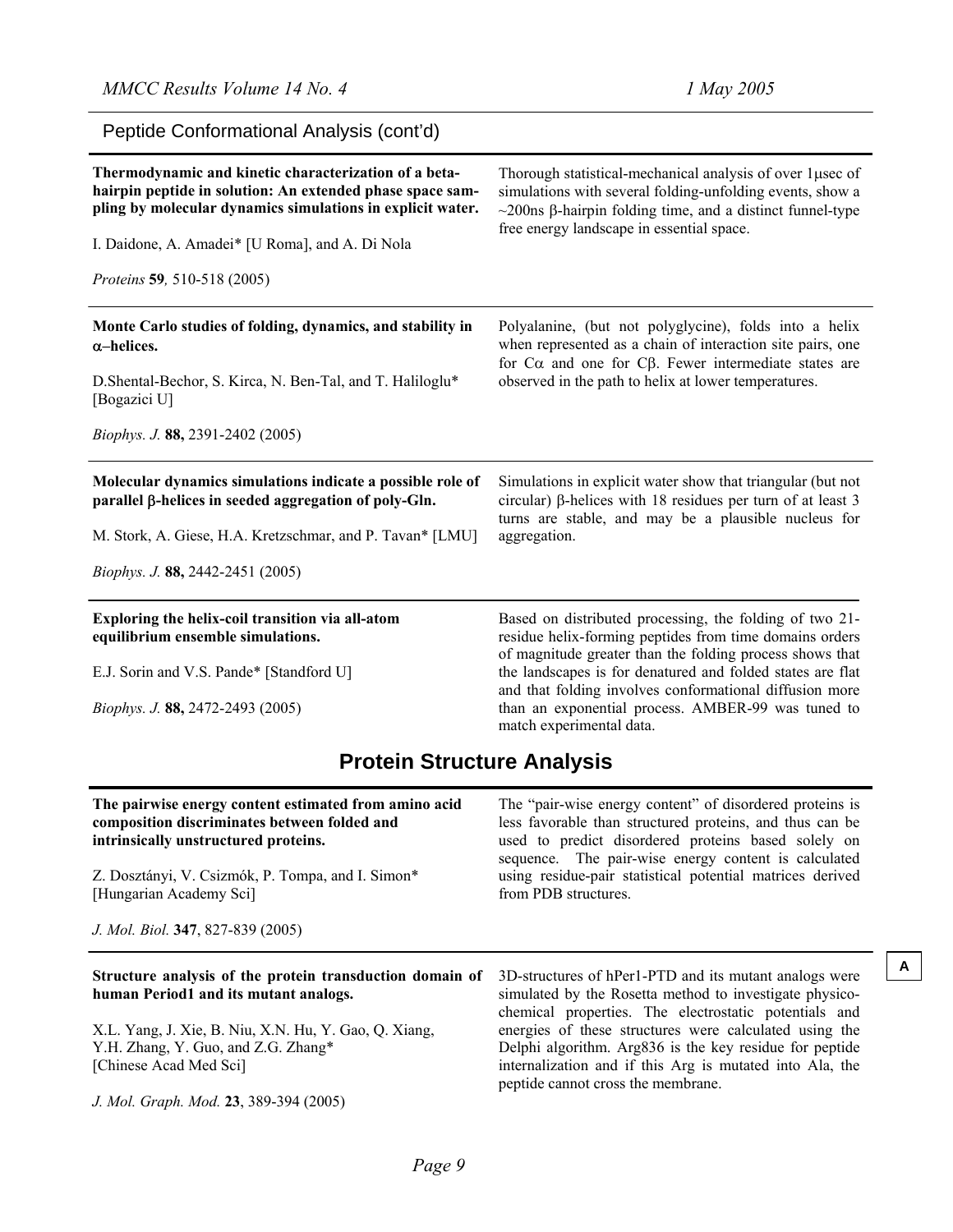## **Protein Folding**

| Multiple folding mechanisms of protein ubiquitin.<br>J. Zhang, M. Qin, and W. Wang* [Nanjing U]<br><i>Proteins</i> 59, 565-579 (2005)                                                                    | Go-type $(C_{\alpha})$ MD simulations of the folding of ubiquitin,<br>show glass-state kinetic traps at low temperatures,<br>distinct from 'real' intermediate states found at higher<br>temperatures. Folding events and differences at different<br>temperatures are analysed in detail.                                                                                                                                                                                                                     |
|----------------------------------------------------------------------------------------------------------------------------------------------------------------------------------------------------------|----------------------------------------------------------------------------------------------------------------------------------------------------------------------------------------------------------------------------------------------------------------------------------------------------------------------------------------------------------------------------------------------------------------------------------------------------------------------------------------------------------------|
| Native geometry and the dynamics of protein folding.<br>and M.M. Telo da Gama<br>P.F.N. Faisca*<br>[CFTC]<br>J. Biophys. Chem. 115, 169-175 (2005)                                                       | The role of native geometry on the kinetics of protein<br>folding is investigated based on simple lattice models and<br>MC simulations. The Miyazawa-Jernigan approach<br>indicates the existence of two dynamical folding regimes<br>depending on the protein chain length. The folding<br>performance is sensitive, for chains larger than 80 amino<br>acids, to the native state's conformation.                                                                                                            |
| Heat capacity effects in protein folding and ligand<br>binding: A re-evaluation of the role of water in<br>biomolecular thermodynamics.<br>A. Cooper* [Glasgow U]<br>J. Biophys. Chem. 115, 89-97 (2005) | The contribution of the heat capacity changes is evaluated<br>for cooperative biomolecular folding and binding<br>processes. Based on the hydrogen-bonding propensity of<br>water as a function of temperature, quantitative estimates<br>of $\Delta C$ <sub>p</sub> compare well with experimental observations for<br>both protein folding and ligand binding. Significant $\Delta C_p$<br>effects are expected for any macromolecular process<br>involving a multiplicity of cooperative weak interactions. |

### **Protein Dynamics**

#### **Analysis of correlated domain motions in IgG light chain reveals possible mechanisms of immunological signal transduction.**

M. Król\* [Cancer Research UK], I. Roterman, B. Piekarska, L. Konieczny, J. Rybarska, B. Stopa, and P. Spólnik

*Proteins* **59***,* 545-554 (2005)

Large structural changes in the V domain, decreased stability and loss of domain motional correlation are seen in 1-ns MD simulations at three temperatures of free and congo-red bound IgG. Implications for IgG function are discussed.

## **Ligand Binding**

#### **Hierarchical database screenings for HIV-1 reverse transcriptase using a pharmacophore model, rigid docking, solvation docking, and MM-PB/SA.**

J. Wang\* [Encysive Inc] , X. Kang, I.D. Kuntz, and P.A. Kollman

*J. Med. Chem.* **48**, 2432-2444 (2005)

A retrospective analysis using the hierarchical ligand screening approach described in the title finds that 16 of the 37 known non-nucleoside reverse transcriptase inhibitors used survive all the filters.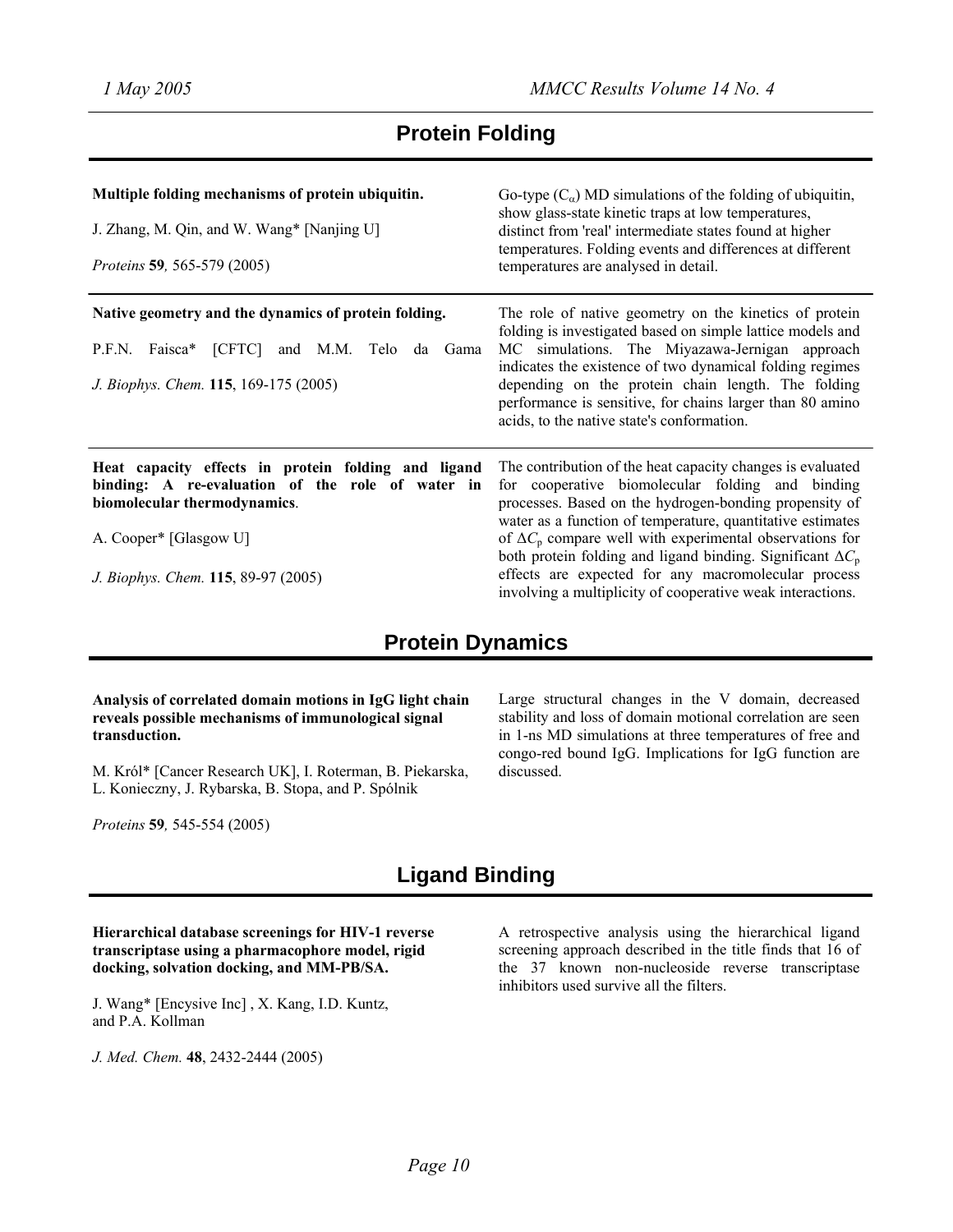Ligand Binding (cont'd)

| Quantum study of mutational effect in binding of<br>efavirenz to HIV-1 RT.                                                                                                | Ab-initio calculations using the 'molecular fractionation<br>with conjugate caps' (MFCC) approximation of the HIV-<br>1 RT-inhibitor complex and mutants, reveals key                                                                    |  |
|---------------------------------------------------------------------------------------------------------------------------------------------------------------------------|------------------------------------------------------------------------------------------------------------------------------------------------------------------------------------------------------------------------------------------|--|
| Y. Mei, X. He, Y. Xiang, D.W. Zhang,<br>and J.Z. Zhang* [NY U]                                                                                                            | interacting residues and furthers understangding of viral<br>resitance traits.                                                                                                                                                           |  |
| Proteins 59, 489-495 (2005)                                                                                                                                               |                                                                                                                                                                                                                                          |  |
| LigScore: a novel scoring function for predicting binding<br>affinities.                                                                                                  | Two new empirical LigScore functions, LigScore1 and<br>A<br>LigScore2 are introduced, which describe the van der<br>Waals interaction, the polar attraction between the ligand                                                           |  |
| A. Krammer* [Accelrys Inc], P.D. Kirchhoff, X. Jiang,<br>C.M. Venkatachalam and M. Waldman                                                                                | and protein, and the desolvation penalty attributed to the<br>binding of the polar ligand atoms to the protein and vice<br>versa. LigScore2 has good predictability with $r^2$ of 0.75                                                   |  |
| J. Mol. Graph. Mod. 23, 395-407 (2005)                                                                                                                                    | and 1.04 of S.D over the training data set, consists of a<br>diverse set of proteins that span more than seven protein<br>families.                                                                                                      |  |
| Modeling kinase-substrate specificity: implication of the<br>distance between substrate nucleophilic oxygen and<br>attacked phosphorus of ATP analog on binding affinity. | MD<br>simulations<br>used<br>establish<br>are<br>to<br>a<br>relationshipbetween structural features<br>and binding<br>ability of the kinase-substrate complexes. It was found<br>that the distance between substrate nucleophilic oxygen |  |
| M. Sun* [Tsinghua U], X.-H. Liu, S.-H. Ji and Y.-F. Zhao                                                                                                                  | (OG) and attacked phosphorus (PG) of ATP analog<br>correlated closely with the binding affinity.                                                                                                                                         |  |
| J. Mol. Graph. Mod. 23, 433-438 (2005)                                                                                                                                    |                                                                                                                                                                                                                                          |  |
| Modeling aided design of potent glycogen phosphorylase<br>inhibitors.                                                                                                     | Molecular modeling techniques are used to develop a<br>novel series of potent glycogen phosphorylase inhibitors<br>based<br>phenyl<br>diacid<br>lead<br>compound.<br>on<br>a                                                             |  |
| Q. Deng* [Merck Res Labs], Z. Lu, J. Bohn, K.P. Ellsworth,<br>R.W. Myers, W.M. Geissler, G. Harris, C.A. Willoughby,<br>K. Chapman, B. McKeever and R. Mosley             | Characterization of the binding pocket by a grid-based<br>surface calculation of the docking model revealed a large<br>unfilled hydrophobic region near the central phenyl ring,<br>suggested that compounds with larger hydrophobic     |  |
| J. Mol. Graph. Mod. 23, 457-464 (2005)                                                                                                                                    | groups in this region would improve binding.                                                                                                                                                                                             |  |
| <b>Enzyme Catalysis</b>                                                                                                                                                   |                                                                                                                                                                                                                                          |  |
| Quantum chemical modeling of CO oxidation by the<br>active site of molybdenum CO dehydrogenase.                                                                           | The enzyme crystal structure revealed that Mb is<br>connected to Cu in the active site. DFT studies with large<br>fragments of the crystal structure were used to evaluate                                                               |  |
| P.E.M. Siegbahn* [Stockholm U] and A. F. Shestakov                                                                                                                        | the catalytic process in coversion of $CO$ to $CO2$ and the<br>reason that sulfinated CO <sub>2</sub> is produced rapidly even                                                                                                           |  |
| J. Comput. Chem. 26, 888-898 (2005)                                                                                                                                       | though single molecules don't leave the site readily.                                                                                                                                                                                    |  |
| Using a library of structural templates to recognise<br>catalytic sites and explore their evolution in homologous<br>families.                                            | A database of enzyme active site templates, which are<br>curated three-dimensional arrangements of catalytic<br>residues, can be queried<br>and<br>downloaded<br>at<br>http://www.ebi.ac.uk/thornton-srv/databases/CSS.                  |  |

J.W. Torrance\* [EMBL], G.J. Bartlett, C.T. Porter, and J.M. Thornton

*J. Mol. Biol.* **347**, 565-581 (2005)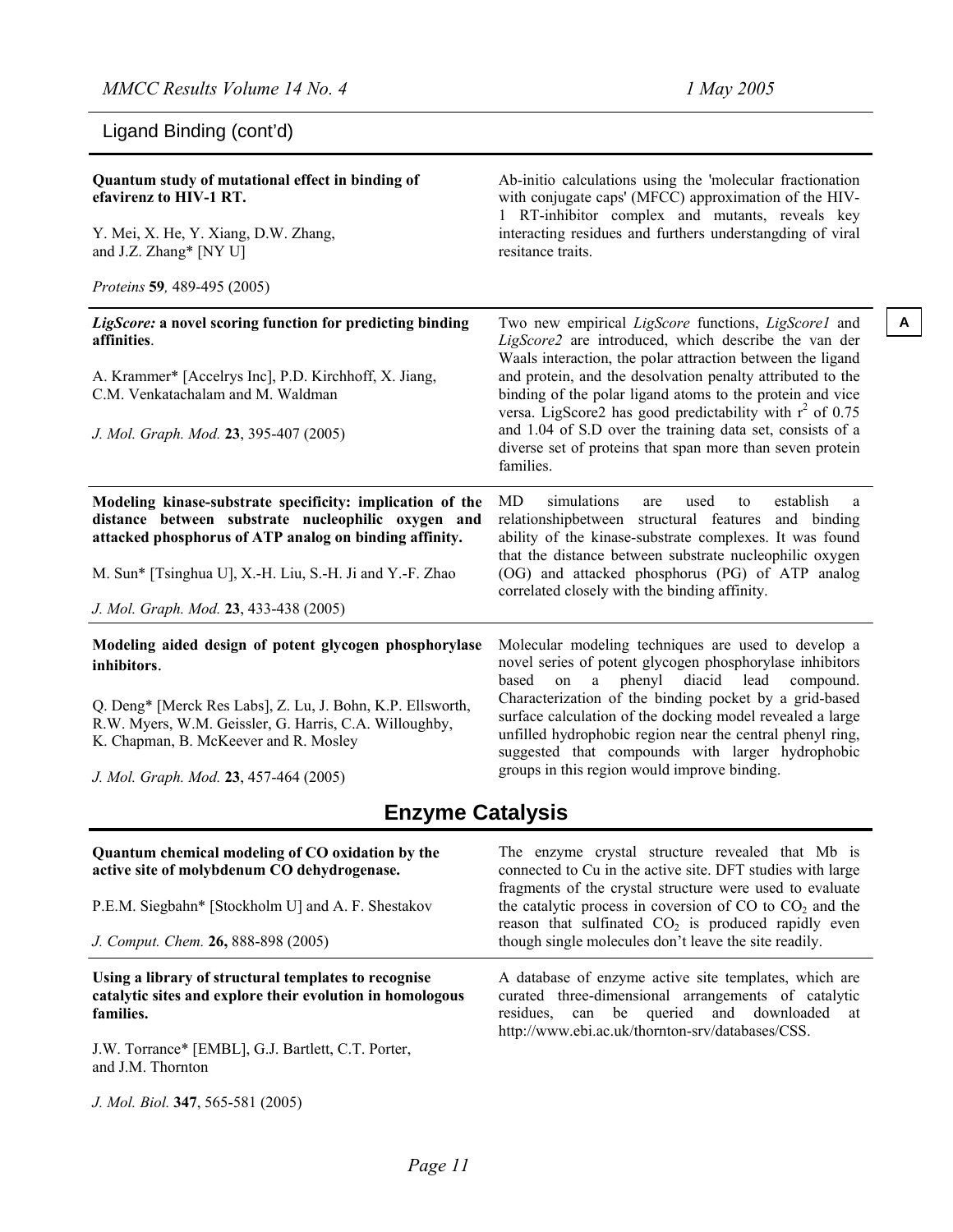| Enzyme Catalysis (cont'd)                                                                                                                            |                                                                                                                                                                                                                          |
|------------------------------------------------------------------------------------------------------------------------------------------------------|--------------------------------------------------------------------------------------------------------------------------------------------------------------------------------------------------------------------------|
| Sequence-structure-function relationships of a tRNA<br>(m(7)G46) methyltransferase studied by homology<br>modeling and site-directed mutagenesis.    | A strong combination of experimental data and modeling<br>is used to elucidate key residues in the activity of the<br>enzyme.                                                                                            |
| E. Purta, F. van Vliet, C. Tricot, L.G. De Bie, M. Feder,<br>K. Skowronek, L. Droogmans* [U Libre Bruxelles],<br>and J.M. Bujnicki* [Genesilico]     |                                                                                                                                                                                                                          |
| Proteins 59, 482-488 (2005)                                                                                                                          |                                                                                                                                                                                                                          |
| Predicting enzyme function from protein sequence.                                                                                                    | This review focuses on the applicability of what is<br>learned from natural enzymes to improve methods for                                                                                                               |
| J. Minshull* [DNA2.0], J.E. Ness, C. Gustafsson, and<br>S. Govindarajan                                                                              | catalyst design.                                                                                                                                                                                                         |
| Curr. Opi. Chem. Biol. 9, 202-209 (2005)                                                                                                             |                                                                                                                                                                                                                          |
| High-throughput screens and selections of enzyme-<br>encoding genes.                                                                                 | Recent developments in the selection of enzyme-coding<br>genes for directed evolution and functional genomics<br>were described. This study focused on HTS approaches                                                    |
| A. Aharoni, A.D. Griffiths, and D.S. Tawfik*<br>[Weizmann Inst Sci]                                                                                  | that enable selection from large libraries $(>10^6$ gene<br>variants) with relatively humble means $(i.e.$ non-robotic<br>particularly<br>systems),<br>and<br>on<br>in<br>vitro                                          |
| Curr. Opi. Chem. Biol. 9, 210-216 (2005)                                                                                                             | compartmentalization.                                                                                                                                                                                                    |
| Toward identification of the compound I reactive<br>intermediate in cytochrome P450 chemistry: A QM/MM<br>study of its EPR and Mossbauer parameters. | .DFT and correlated ab initio methods are applied to<br>understand EPR and Maossbauer properties of coupound<br>I in cytochrome $P40_{cam}$ .                                                                            |
| J. C. Schoneboom, F. Neese* [Max Planck Inst], and<br>W. Thiel* [Max Plank Inst]                                                                     |                                                                                                                                                                                                                          |
| J. Amer. Chem. Soc. 127, 5840-5853 (2005)                                                                                                            |                                                                                                                                                                                                                          |
| Theoretical study on the inhibition of ribonucleotide<br>reductase by 2'-mercapto-2'-deoxyribonucleoside-5'-<br>diphosphates.                        | ONIOM calculations investigate the mechanism of<br>inhibition of ribonucleotide reductase by mercapto-<br>deoxyribonucleoside diphosphates. The results support<br>previous hypotheses on the mechanisms in the presence |
| S. Pereira, P. A. Fernandes, and M. J. Ramos*<br>[Fac Ciencias Porto]                                                                                | and absence of oxygen.                                                                                                                                                                                                   |
| J. Amer. Chem. Soc. 127, 5174-5179 (2005)                                                                                                            |                                                                                                                                                                                                                          |
| The final catalytic step of cytochrome P450 aromatase: A<br>density functional theory study.                                                         | DFT and ab initio MD calculations probe possible<br>mechanisms for the "mysterious third step" of aromatase<br>catalysis (which convert androgens to estrogens                                                           |
| J. C. Hackett* [Ohio State U], R. W. Brueggemeier, and<br>C. M. Hadad                                                                                | aromatizing a ring). The calculations support a<br>dehydrogenase like mechanism.                                                                                                                                         |

*J. Amer. Chem. Soc.* **127**, 5224-5237 (2005)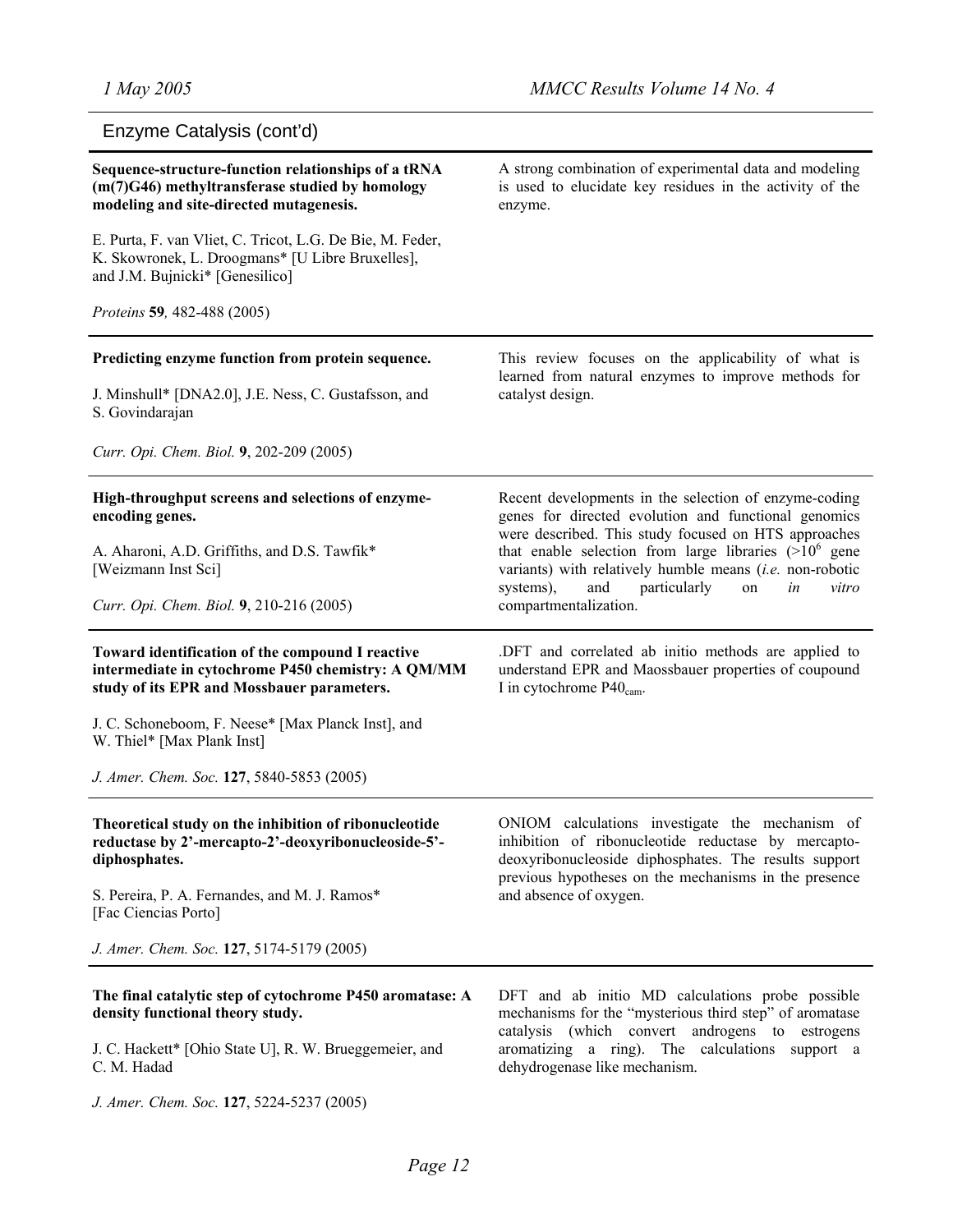### **Protein-Protein Interactions**

| 3D-Epitope-Explorer (3DEX): Localization of<br>conformational epitopes within three-dimensional<br>structures of proteins.                                                      | 3DEX is designed to identify possible peptide antigens<br>that would mimic the epitopes for antibodies. The method<br>was tested with antibodies to HIV gp120.                                                                                 |
|---------------------------------------------------------------------------------------------------------------------------------------------------------------------------------|------------------------------------------------------------------------------------------------------------------------------------------------------------------------------------------------------------------------------------------------|
| A. Schreiber, M. Humbert, A. Benz, and U. Dietrich*<br>[Inst Biomed Res]                                                                                                        |                                                                                                                                                                                                                                                |
| J. Comput. Chem. 26, 879-887 (2005)                                                                                                                                             |                                                                                                                                                                                                                                                |
| The relationship between the flexibility of proteins and<br>their conformational states on forming protein-protein<br>complexes with an application to protein-protein docking. | For a set of 22 protein-protein complexes, MD of the<br>unbound forms suggests that although regions of the<br>unbound protein-protein interface samples the bound<br>form, the interface never completely samples the bound                   |
| G.R. Smith, M.J.E. Sternberg, and P.A. Bates*<br>[Cancer Research UK]                                                                                                           | state. Interestingly, in 40 of the 41 proteins, the core<br>protein-protein interface residues appear to be less mobile<br>than the rest of the surface.                                                                                       |
| J. Mol. Biol. 347, 1077-1101 (2005)                                                                                                                                             |                                                                                                                                                                                                                                                |
| The effect of resolution-dependent global shape<br>modifications on rigid-body protein-protein docking.                                                                         | Fourier-series shape and electrostatic descriptors are used<br>to explore docking approaches using low local resolution<br>to compensate for shape misfits. An optimal intermediate                                                            |
| D. Segal and M. Eisenstein* [Weizmann]                                                                                                                                          | resolution was found to significantly improve ranking for<br>23 test cases.                                                                                                                                                                    |
| Proteins 59, 580-591 (2005)                                                                                                                                                     |                                                                                                                                                                                                                                                |
| Probing metal-protein interactions using a de novo design<br>approach.                                                                                                          | De novo design of metalloproteins provides a valuable<br>tool for understanding the structural constraints and<br>functional attributes of natural biological systems. This                                                                    |
| D. Ghosh and V.L. Pecoraro* [Univ. of Michigan]                                                                                                                                 | study focused at probing interactions between metals and<br>proteins in designed systems. The results indicated that                                                                                                                           |
| Curr. Opi. Chem. Biol. 9, 97-103 (2005)                                                                                                                                         | the field of metalloprotein design is contributing<br>significantly to the understanding of metals in biology.                                                                                                                                 |
| The role of Phe in the formation of well-ordered oligomers<br>of amyloidogenic hexapeptide (NFGAIL) observed in<br>molecular dynamics simulations with explicit solvent.        | Both $\beta$ -sheet extension and $\beta$ -sheet stacking were<br>observed as possible amyloid formation mechanisms in<br>these peptide octamer simulations of $\sim$ 1 µs aggregate<br>duration. The Phe in NFGAIL directed stacking, but the |
| C. Wu, H. Lei, and Y. Duan* [U Calif Davis]                                                                                                                                     | peptide still retained substantial disorder (92%).                                                                                                                                                                                             |

*Biophys. J.* **88:** 2897-2906 (2005)

### **Membrane Proteins and Lipid-Peptide Interactions**

#### **Empirical lipid propensities of amino acid residues in multispan alpha helical membrane proteins.**

L. Adamian, V. Nanda, W.F. Degrado\* [U Pennsylvania], and J. Liang\* [U Illinois]

A statistical analysis of 'lipid-accessibility' for headgroup or tail regions of residue types in transmembrane helices from 29 crystal structures, is presented. Comparison with various general hydrophobicity scales is made, and application in structure prediction is explored.

*Proteins* **59***,* 496-509 (2005)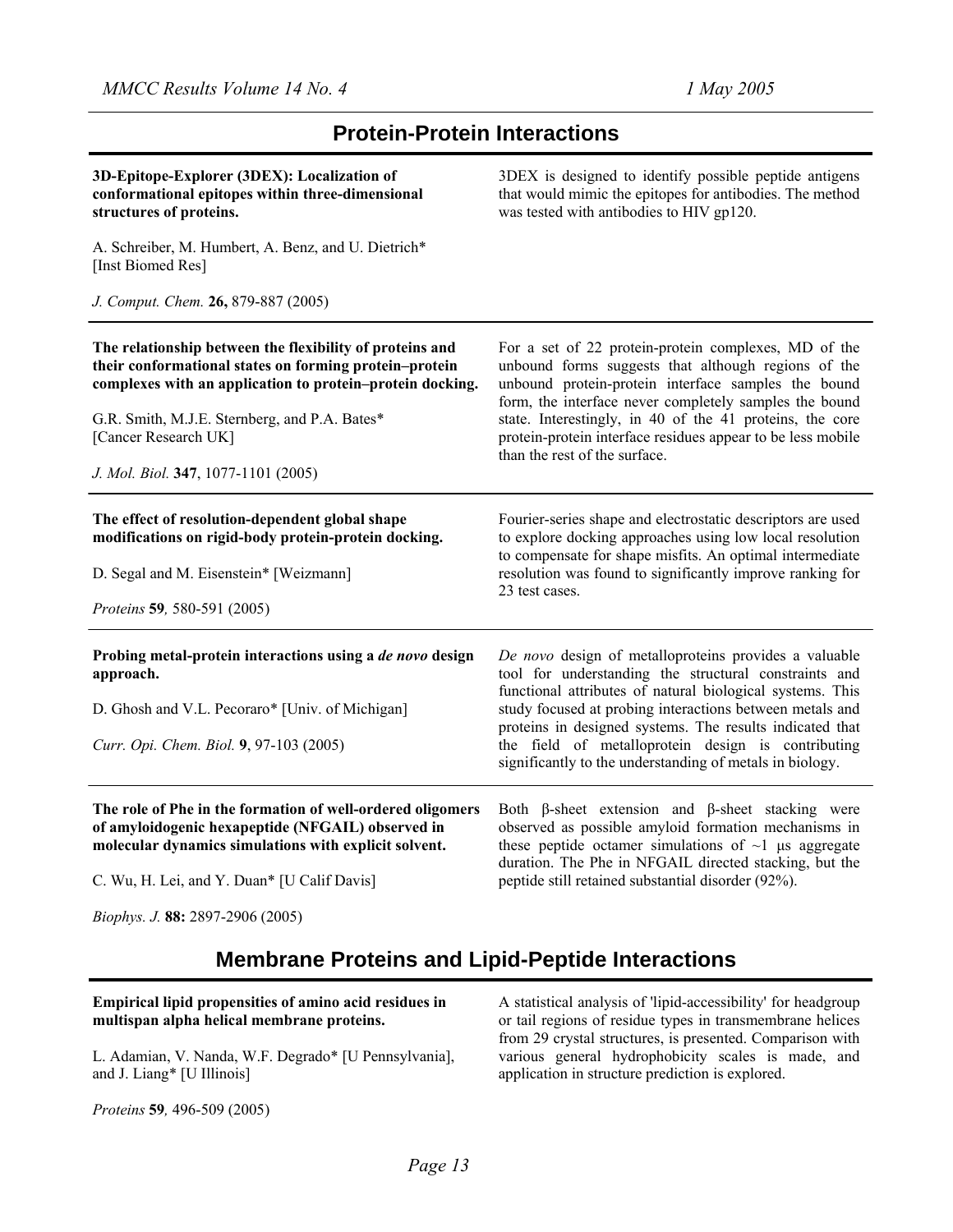### Membrane Proteins and Lipid-Peptide Interactions (cont'd)

| Prediction of the mutation-induced change<br>in<br>thermodynamic stabilities of membrane proteins from<br>free energy simulations.<br>Hwangseo Park* [Seoul National U] and Sangyoub Lee<br>J. Biophys. Chem. 114, 191-197 (2005)     | Comparative protein structure modeling and FEP<br>simulation are applied to investigate the mutation-<br>induced stabilization of membrane proteins (MPs) in<br>aqueous solution. The calculated difference in protein<br>solvation free energy between the wild type and a mutant<br>compares well with their relative thermodynamic<br>stabilities in solution. This tool is useful for assessing the<br>relative stability of a mutant MP with respect to its wild<br>type in solution.                                             |
|---------------------------------------------------------------------------------------------------------------------------------------------------------------------------------------------------------------------------------------|----------------------------------------------------------------------------------------------------------------------------------------------------------------------------------------------------------------------------------------------------------------------------------------------------------------------------------------------------------------------------------------------------------------------------------------------------------------------------------------------------------------------------------------|
| Ligand-induced conformational change in the $a7$ nicotinic<br>receptor ligand binding domain.<br>R.H. Henchman* [U Calif San Diego], H.-L. Wang,<br>S.M. Sine, P.Taylor, and J.A. McCammon<br><i>Biophys. J.</i> 88, 2564-2576 (2005) | Five 15-ns simulations with a pentamer of $\alpha$ 7<br>extracellular domains (based on the ACh binding protein<br>structure) in the unit cell. Periodic boundary conditions<br>and explicit saline were used to provide NPT ensemble<br>conditions. The simulations without a ligand or with<br>antagonist d-tubocurarine yielded asymmetric structures<br>that might be imagined to lead to closed transmembrane<br>pores, whereas those with agonist ACh or ACh plus<br>enhancer $Ca^{2+}$ led to expanded, more open-prone states. |
| Assembly of lipoprotein particles containing<br>apolipoprotein-B: Structural model for the nascent<br>lipoprotein particle.                                                                                                           | A homology model of 1000 residues of ApoB suggests a<br>lipid bilayer binding pocket motif that may nucleate<br>lipoprotein assembly.                                                                                                                                                                                                                                                                                                                                                                                                  |

P.E. Richardson, M. Manchekar, N. Dashti, M. K. Jones, A. Beigneux, S.G. Young, S.C. Harvey, and J.P. Segrest\* [U Alabama Birmingham Med Center]

*Biophys. J.* **88,** 2789-2800 (2005)

### **Protein-Nucleic Acid Interactions**

| Molecular dynamics simulation of clustered DNA damage  | MD simulations show that when repair of an abasic site is |
|--------------------------------------------------------|-----------------------------------------------------------|
| sites containing 8-oxoguanine and abasic site.         | going within a few bases of an 8-oxoguanine oxidized      |
| H. Fujimoto* [Natl Inst Inf Dis], M. Pinak, T. Nemoto, | site, the intermediate base pairs lose contact force with |
| P. O'Neill, E. Kume, K. Saito, and H. Maekawa          | each other and the repair would be inhibited.             |
| J. Comput. Chem. 26, 788-798 (2005)                    |                                                           |

### **Nucleic Acids**

#### **Does water play a structural role in the folding of small nucleic acids?**

E.J. Sorin, Y.M. Rhee, and V.S. Pande\* [Stanford U]

*Biophys. J.* **88,** 2516-2524 (2005)

5'-GGGC[GCAA]GCCU-3, a RNA hairpin-loop motif, folds in  $8.8\pm2$  µs according to explicit saline simulations of aggregate length 500 µs (using distributed processing). Water is excluded in a final step. Hydrophobic collapse is more rapid than and independent of ion motions.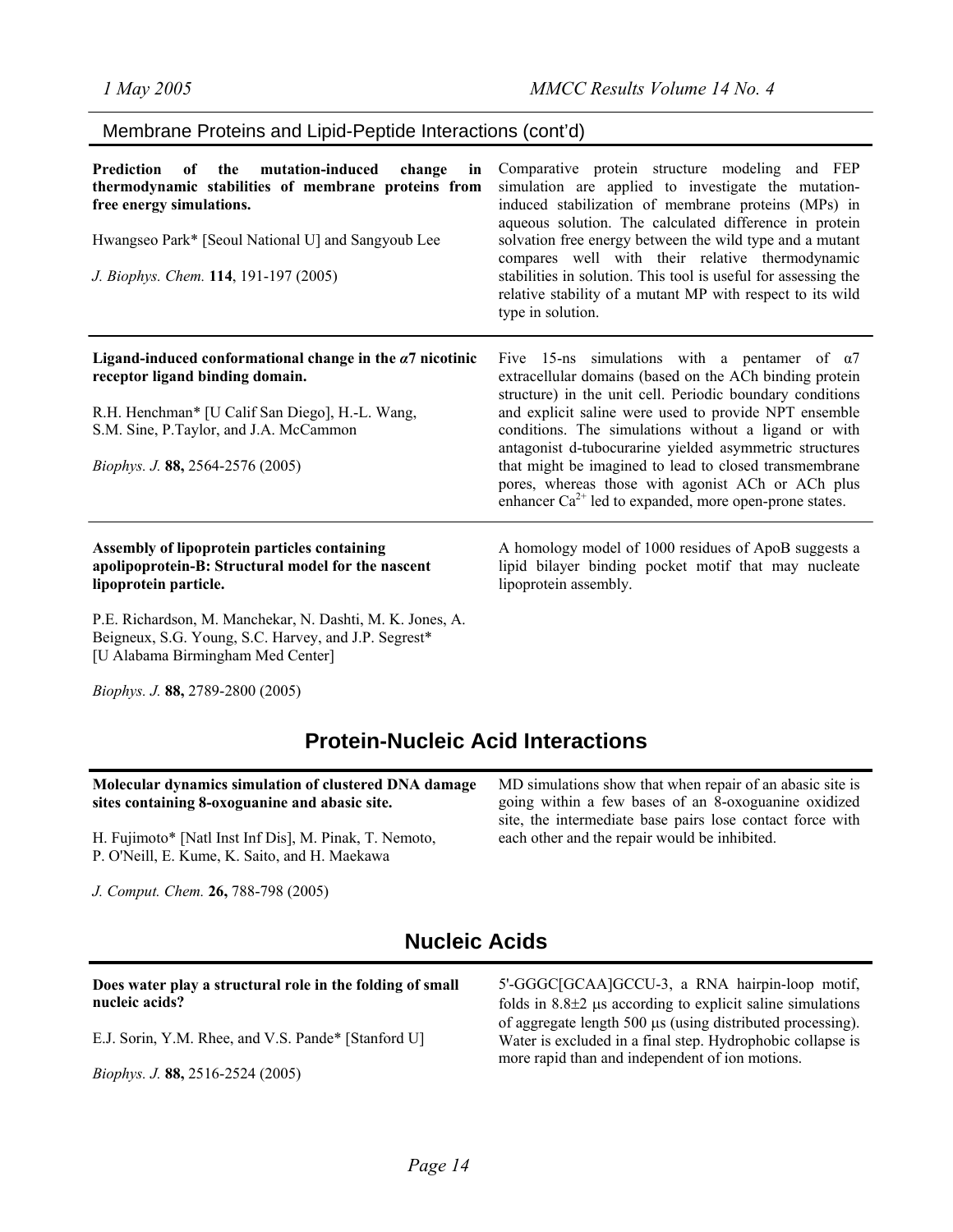#### Nucleic Acids (cont'd)

**Recognition of RNA by amide modified backbone nucleic acids: Molecular dynamics simulations of DNA-RNA hybrids in aqueous solution.**

M. Nina\* [Syngenta Corp], R. Fonne-Pfister, R. Beaudegnies, H. Chekatt, P. M. J. Jung, F. Murphy-Kessabi, A. De Mesmaeker, and S. Wenderborn

*J. Amer. Chem. Soc.* **127**, 6027-6038 (2005)

MD simulation with and Ewald treatment and MM-PBSA continuum analysis help understand the nature of amide backbone modifications to nucleic acids, aiding interpretation of experiment. Most interesting about this work is that it is performed by an industrial group suggesting that these methods have moved into practice.

The PMF for rotation around the f and y dihedral angles of the  $\alpha(1\rightarrow 4)$  linkage in maltose disaccharide is calculation in solution and in vacuo. An adaptive umbrella sampling method in CHARMM with the CSFF

### **Carbohydrates**

parameter set is applied.

Free energy surfaces for the  $\alpha(1\rightarrow4)$ -glycosidic linkage: **Implications for polysaccharide solution structure and dynamics.**

M. M. Kuttel, and K. J. Naidoo\* [U Cape Town]

*J. Phys. Chem. B* **109**, 7468-7474 (2005)

*1.3. Surfaces, Catalysts, and Material Subjects*

**Unified molecular picture of the surfaces of aqueous acid, base, and salt solutions.**

M. Mucha, T. Frigato, L. M. Levering, H. C. Allen, D. J. Tobias, L. X. Dang, and P. Jungwirth\* [Acad Sci Czech Rep]

*J. Phys. Chem. B* **109**, 7617-7623 (2005)

#### **Application of accelerated molecular dynamics schemes to the production of amorphous silicon.**

D. Choudhary\* [Cornell U] and P. Clancy

*J. Chem Phys.* **122,** 15450901- 15450908 (2005)

This feature article discusses current knowledge and theory applied to overcome the controversies regarding the molecular structure of the interfacial regions of aqueous electrolytes.

Hyperdynamics and self-guided dynamics schemes yield a boost in the dynamics by a factor of 20 without increased overhead compared to conventional MD. A boost of 4-12 for small systems did not affect the evolution, but for larger systems, anomalies develop.

# **2. METHODOLOGY**

### **Conformational Search and Analysis**

**Modified replica exchange simulation methods for local** A variant of replica-exchange that applies only to local  $\vert$ ! **structure refinement.**

X. Cheng, G. Cui, V. Hornak, and C. Simmering\* [Stony Brook U]

*J. Phys. Chem. B* **109**, 8220-8230 (2005)

A variant of replica-exchange that applies only to local regions of the structure is proposed and applied to an RNA hairpin. The results suggest more efficient sampling of the structure than is observed in standard MD or REMD simulations.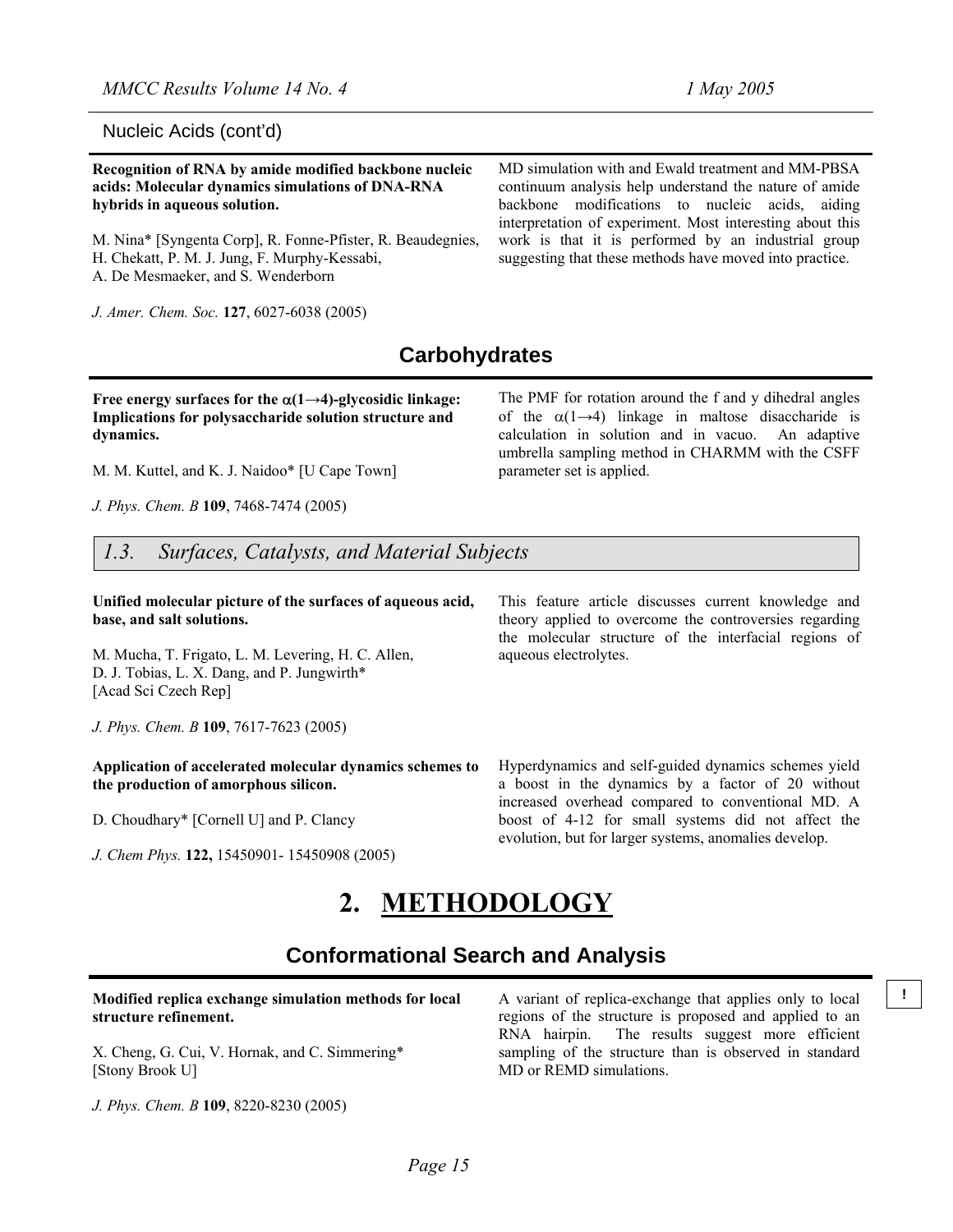**!** 

**T** 

**!** 

### **Potentials and Parameters**

| Electrostatic energies and forces computed without<br>explicit interparticle interactions: A linear time<br>complexity formulation.        | A method of computing pairwise interactions by<br>partitioning of the double sum based on a polynomial fit<br>to the inverse distances can increase accuracy and speed.           |  |
|--------------------------------------------------------------------------------------------------------------------------------------------|-----------------------------------------------------------------------------------------------------------------------------------------------------------------------------------|--|
| R.J. Petrella* [Harvard U] and M. Karplus<br>J. Comput. Chem. 26, 755-787 (2005)                                                           | It is applicable to periodic systems, but also usable as an<br>approcximation in condensed phase liquid systems.<br>Compute time only grows linearly with number of<br>particles. |  |
| New AMBER force field parameters of heme iron for<br>cytochrome P450s determined by quantum chemical<br>calculations of simplified models. | A hybrid DFT with the MIDI basis set for iron yields<br>good force field parameters for the porphyrin in<br>cytochrome P450.                                                      |  |
| A. Oda* [Toyama Chem], N. Yamaotsu, and S. Hirono                                                                                          |                                                                                                                                                                                   |  |
| J. Comput. Chem. 26, 818-826 (2005)                                                                                                        |                                                                                                                                                                                   |  |
| A knowledge-based energy function for protein-ligand,<br>protein-protein, and protein-DNA complexes.                                       | A previously described novel knowledge-based potential<br>based on a distance-scaled, finite, ideal-gas reference<br>(DFIRE) state is parameterized using only 19 atom types      |  |
| C. Zhang, S. Liu, Q. Zhu, and Y. Zhou* [SUNY Buffalo]                                                                                      | and applied to prediction of intermolecular binding<br>affinities. Correlation coefficients of predicted versus                                                                   |  |
| J. Med. Chem. 48, 2325-2335 (2005)                                                                                                         | known affinities are in the $0.6$ - $0.8$ range.                                                                                                                                  |  |
| <b>Molecular Dynamics</b>                                                                                                                  |                                                                                                                                                                                   |  |

### **Molecular Dynamics**

| Efficient charge assignment and back interpolation in<br>multigrid methods for molecular dynamics.<br>S. Banerjee* [Duke U] and J. A. Board Jr. | A convolution method is found to speed both grid charge<br>assignment and back interpolation to atomic charges with<br>improved accuracy and scalability for multigrid analysis<br>based on the truncated Gaussian grid charge assignment<br>method. |
|-------------------------------------------------------------------------------------------------------------------------------------------------|------------------------------------------------------------------------------------------------------------------------------------------------------------------------------------------------------------------------------------------------------|
|                                                                                                                                                 |                                                                                                                                                                                                                                                      |
| An approximate but fast method to impose flexible                                                                                               | Flexible distance constraints are something between bond                                                                                                                                                                                             |
| distance constraints in molecular dynamics simulations.                                                                                         | energies, which don't specifically constrain the distance<br>between atoms, and Shake, which completely constrains                                                                                                                                   |

lly constrain the distance ich completely constrains o constant energy MD, but are as fast as Shake and, when used with a thermostat produce stable simulations at time steps up to 19 fs in a neopentane test case.

### **Free Energy Methods**

**Automated computation of low-energy pathways for complex rearrangements in proteins: Application to the conformational switch of Ras p21.**

*J. Chem. Phys.* **122,** 14410601- 14410612 (2005)

F. Noe, F. Ille, J.C. Smith, and S. Fischer\* [U Heidelberg]

*Proteins* **59***,* 534-544 (2005)

A novel method for finding multiple free energy paths for conformational transitions is presented, combining initial sidechain shrinking and subsequent conjugate peak refinement steps. For the Ras p21 'switch' transition a limiting barrier is found that corresponds to experimental rates.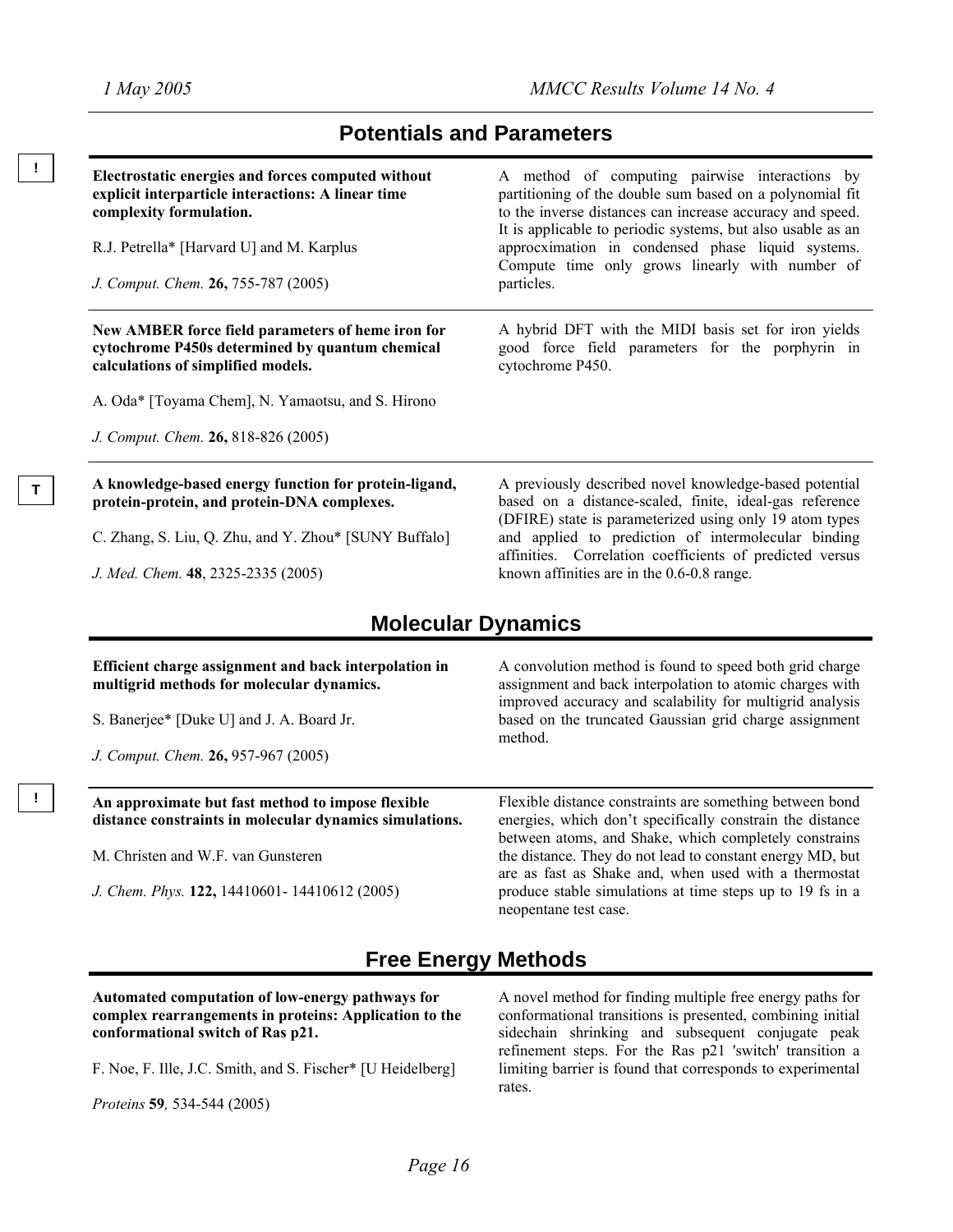Free Energy Methods (cont'd)

**computed by exponential averaging, the Bennett acceptance ratio, and thermodynamic integration.** 

M.R. Shirts\* [Stanford U] and V.S. Pande

*J. Chem. Phys.* **122,** 14410701-14410716 (2005)

**Comparison of efficiency and bias of free energies** The Bennett acceptance ratio method, which is what <sup>1</sup> WHAM reduces to when used for alchemical FEP, can be used directly to efficiently determine free energy differences in atomistic simulations, and yields lower variance and bias than TI or exponential averaging methods, in that it is better able to handle many small simulations far from equilibrium.

### **Secondary Structure Prediction**

| Protein secondary structure prediction with dihedral<br>angles.<br>M.J. Wood and J.D. Hirst* [U Nottingham] | A novel method for secondary structure and [psi]-angle<br>prediction outperforms several others on the CB513<br>dataset, and performs equally well on the 2245 member<br>set for training PSIPRED, as well as on the CASP4 and 5<br>targets. |
|-------------------------------------------------------------------------------------------------------------|----------------------------------------------------------------------------------------------------------------------------------------------------------------------------------------------------------------------------------------------|
| <i>Proteins</i> 59, 476-481 (2005)                                                                          |                                                                                                                                                                                                                                              |
|                                                                                                             |                                                                                                                                                                                                                                              |
| Combining prediction of secondary structure and solvent<br>accessibility in proteins.                       | Incorporation of predicted solvent accessibility (SA) in a<br>neural net-based secondary structure prediction method                                                                                                                         |
| R. Adamczak, A. Porollo, and J. Meller* [CHRF]                                                              | gives a slight (2.5%) enhancement of prediction<br>accuracy. Maximal improvement is estimated at 4% (for<br>perfect SA prediction), and inclusion of two-state SA                                                                            |

## **Protein Structure Prediction**

#### **Automated use of mutagenesis data in structure prediction.**

V. Nanda and W.F. Degrado\* [U Pennsylvania]

*Proteins* **59***,* 454-466 (2005)

A method is presented to use information on deleterious and neutral mutations from various sources in combination with coarse-grained forcefields, and tested on 2D lattice models with chains of up to 12 binary 'Large-Small' units. Implications for all-atom models, protein-protein and protein-small molecule interactions are discussed.

### **Ligand Docking**

#### **Importance of accurate charges in molecular d ocking: Quantum mec hanical/molecular mechanical (QM/MM) approach.**

A.E. Cho, V. Guallar, B.J. Berne, and R. Friesner\* [Columbia U]

*J. Comput. Chem.* **26,** 915-931 (2005)

With the ligand specified as QM, ligand redocking (for a sample of 40 PDB complexes) was often times much more structurally accurate than when fixed charges were used on the ligand.

*Page 17* 

**!**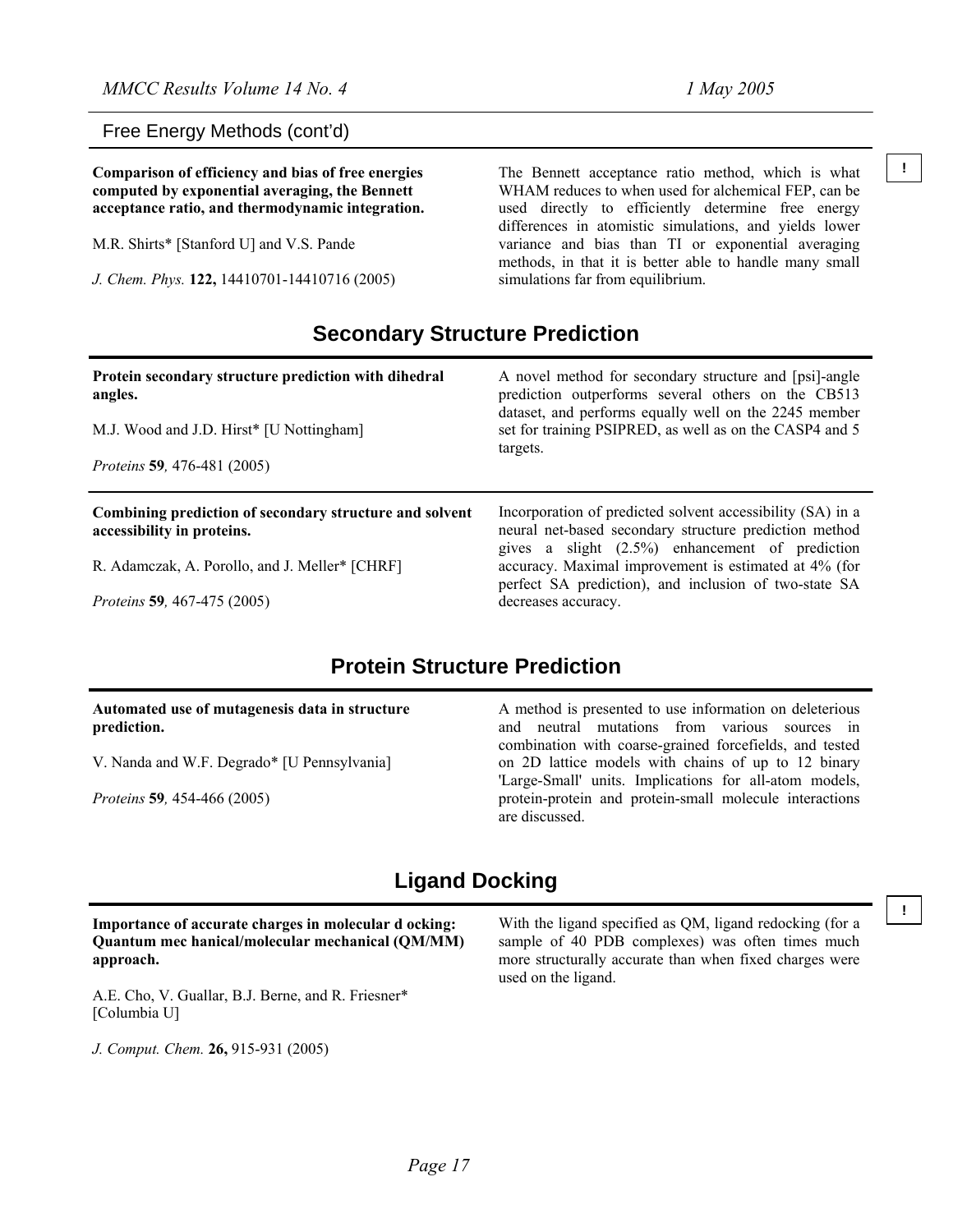### Ligand Docking (cont'd)

**T Binding mode prediction of cytochrome P450 and thymidine kinase protein-ligand complexes by consideration of water and rescoring in automated docking.** 

> C. de Graaf, P. Pospisil, W. Pos, G. Folkers, and N.P.E. Vermeulen [Vrije U]

*J. Med. Chem.* **48**, 2308-2318 (2005)

**Validation of the binding site structure of the cellular retinol-binding protein (CRBP) by ligand NMR chemical shift perturbations.**

B. Wang, and K. M. Merz, Jr. \*[Penn State U]

*J. Amer. Chem. Soc.* **127**, 5310-5311 (2005)

Results from docking against Cyp P450 and TK binding sites with no water, crystallographic waters, and computationally predicted waters, suggests that the computationally predicted water scheme sometimes increases docking accuracy. A consensus scoring function combining results from three docking programs also helps.

Divide and conquer semi-empirical methods (at the MNDO level) are applied and compared to NMR results in the estimation of chemical shift perturbations upon ligand binding by protein.

### **Structure Determination**

**!** 

**Fluctuations and correlations in crystalline protein dynamics: A simulation analysis of staphylococcal nuclease.**

L. Meinhold and J.C. Smith\* [U Heidelberg]

*Biophys. J.* **88,** 2554-2563 (2005)

Short range interatomic distance correlation times are < 1 ns, but long range correlation times would be up to  $\sim$ 1 µs based on extrapolations from 10 ns simulations with four copies of the protein per unit cell. Simulation-derived *B*factors are similar but slightly larger than experimental and computed *R-*factors drop to 8% by 10 ns.

# **3. J O U R N A L R E V I E W S**

### **Journal of Computational Chemistry 26(8), June 2005**

- 755-787 **Electrostatic energies and forces computed without explicit interparticle interactions: A linear time complexity formulation.** R.J. Petrella\* [Harvard U] and M. Karplus. See **Methodology, Potentials and Parameters.**
- 788-798 **Molecular dynamics simulation of clustered DNA damage sites containing 8-oxoguanine and abasic site.** H. Fujimoto\* [Natl Inst Inf Dis], M. Pinak, T. Nemoto, P. O'Neill, E. Kume, K. Saito, and H. Maekawa. See **Applications, Protein-Nucleic Acid Interactions.**
- 799-802 **Carbon boronyls: Species with higher viable possibility than boron carbonyls at the density functional theory.** S.-D. Li\* [Shanxi U], C.-Q. Miao, J.-C. Guo, and G.-M. Ren.

Carbon boronyls should be more stable than their boron carbonyl isomers, according to DFT.

803-806 **Stability of**  $(C_{60})_2$  **and epoxide dimers,**  $(C_{60})_2O_N$ **, and their anions.** F.J. Owens\* [US Army, Hunter Coll]

 $C_{60}$ O molecules are more stable with negative charge than without according to semiempirical calculations, and should be ferromagnet due to unpaired electron spin.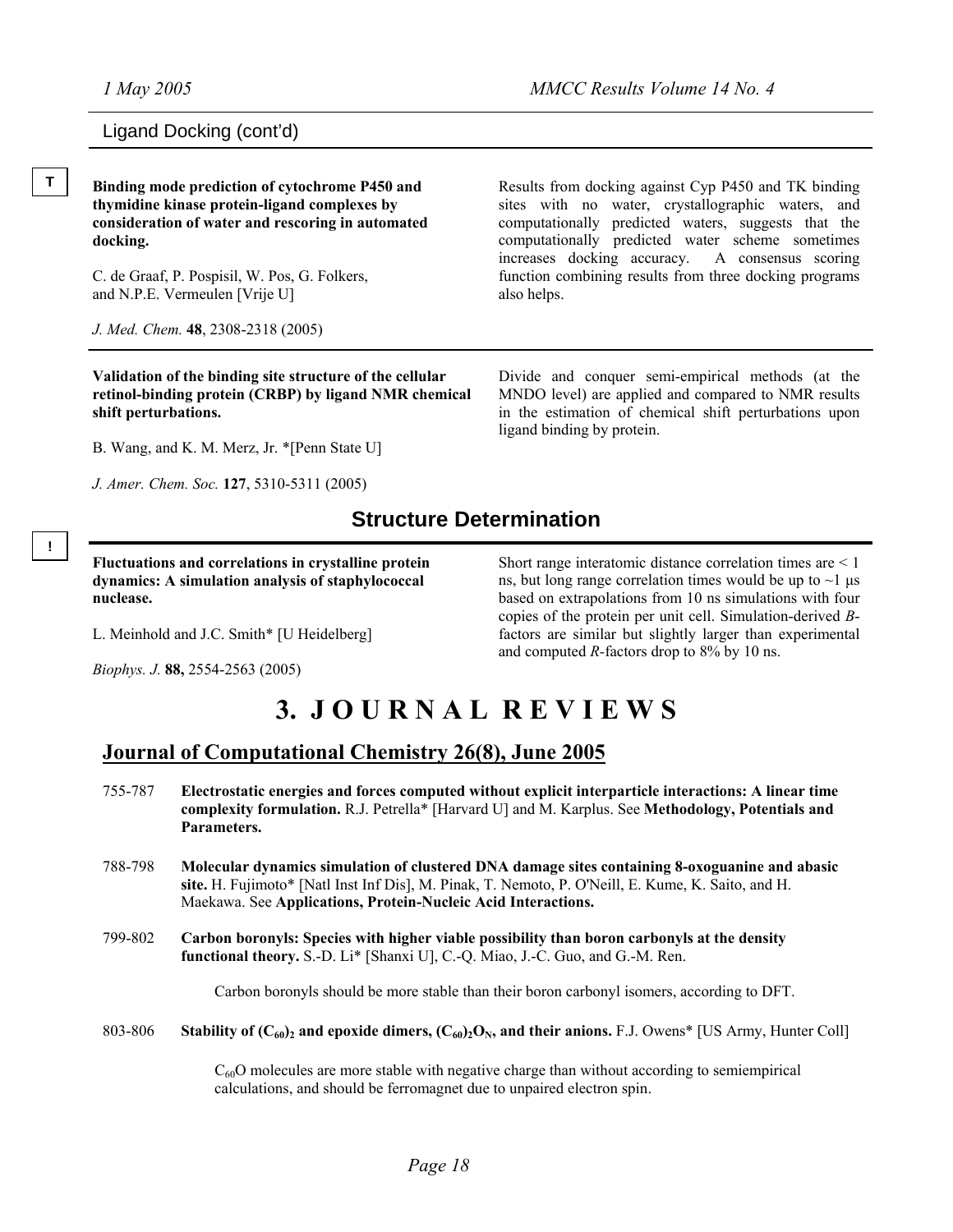807-817 **Theoretical study on the reaction mechanism of the methyl radical with nitrogen oxides.** J.-X. Zhang, J.-Y. Liu, Z.-S. Li\* [Jilin U], and C.-C. Sun

> The CH<sub>3</sub> radical should react readily with  $NO_2$ , forming  $CH_3O + NO$  or  $CH_2O + HNO$ , but not with NO according to DFT computations.

- 818-826 **New AMBER force field parameters of heme iron for cytochrome P450s determined by quantum chemical calculations of simplified models.** A. Oda\* [Toyama Chem], N. Yamaotsu, and S. Hirono. See **Methodology, Potentials and Parameters.**
- 827-835 **Optimal virtual orbitals to relax wave functions built up with transferred extremely localized molecular orbitals.** A. Genoni, A. Fornili, and M. Sironi\* [U Studi Milano]

Virtual orbitals can be used to approximate electron delocalization when using transferable extrememly localized molecular orbitals for molecular fragments to build a macromolecule.

836-845 **Computations on the Ã-X transition of isoprene-OH-O2 peroxy radicals.** T.S. Dibble\* [SUNY]

Configuration interaction with single excitations (CIS) method and time-dependent density functional theory (TD-DFT) were compared for computations of fragment components of isoprene and its excitation energies.

846-855 **Translation of STO charge distributions.** J. Fernández Rico \* [U Autónoma Madrid], R. López, I. Ema, and G. Ramírez

> The Barnett and Carlson algorithm for computing multicenter orbitals with Slater functions is expanded here for use with two-center charge distributions.

856-862 **Zori 1.0: A parallel quantum Monte Carlo electronic structure package.** A. Aspuru-Guzik\* [U Calif Berkeley], R. Salomón-Ferrer, B. Austin, R. Perusquía-Flores, M.A. Griffin, R.A. Oliva, D. Skinner, D. Domin, and W.A. Lester Jr.

Zori computes electronic structures using a quantum MC method.

863 **Erratum to "Solvation forces on biomolecular structures: A comparison of explicit solvent and Poisson-Boltzmann models," by Jason Wagoner and Nathan A. Baker.** J. Wagoner\* [Washington U] and N.A. Baker

> Simulation energies should have been reported as kcal/mol rather than kJ/mol, which in turn means that the Poisson equation underestimates rather than overestimating the solvation energy by a factor of 2.

### **Journal of Computational Chemistry 26(9), July 15, 2005**

.

865-870 **Quantum chemical modeling of the reduction of cis-diammineplatin um(IV) tetrachloride [Pt(NH3)2Cl4] by methyl thiolate anion.** I.I. Dobrogorskaia-Méreau\* [U Bordeaux 1] and A.V. Nemukhin.

> QM/MM MD simulations with and without water give an excellent match to the experimental reduction energy for this system intended to mimic glutathione reduction.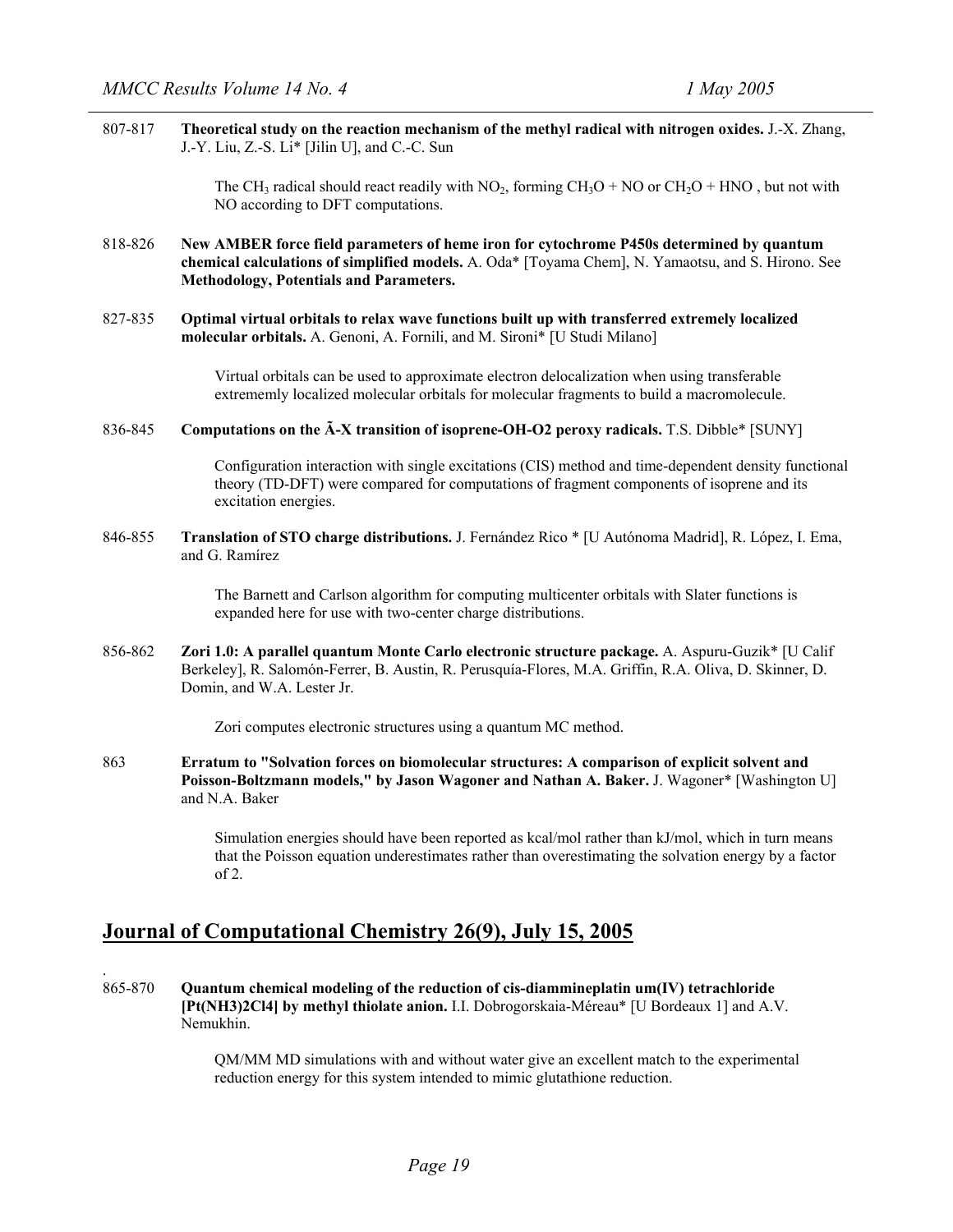871-878 **The relationship between adsorption energies of methyl on metals and the metallic electronic properties: A first-principles DFT study.** G.-C. Wang 1\* [Nankai U], J. Li, X.-F. Xu, R.-F. Li, and J. Nakamura Methyl prefers to bind to the hollow site rather than the "top one for Fe, Ni, Rh, and Cu, but it is the other way for Pt, Pd, Au, and Ag." 879-887 **3D-Epitope-Explorer (3DEX): Localization of c onformational epito pes within three-dimensional structures of proteins.** A. Schreiber, M. Humbert, A. Benz, and U. Dietrich\* [Inst Biomed Res]. See **Applications, Protein-Protein Interactions.** 888-898 **Quantum chemical modeling of CO oxidation by the active site of molybdenum CO dehydrogenase.**  P.E.M. Siegbahn\* [Stockholm U] and A. F. Shestakov. See **Applications, Enzyme Catalysis.** 899-906 **An unbiased population-based search for the g eometry optimizatio n of Lennard-Jones clusters: 2 ≤ N ≤ 372.** W. Pullan\* [Griffith U] A global optimization technique, Population Based Search, was shown to produce all of the global minima for LJ clusters (2 - 372 atoms) previously determined and stored in the Cambridge Cluster Database. 907-914 **Hydration process as an activation of trans- and cisplatin compl exes in anticancer treatment. DFT and ab initio computational study of thermodynamic and kinetic parameters.** J.V. Burda\* [Charles U], M. Zeizinger, and J. Leszczynski Cisplatin dechlorination is computed with DFT/polarizable continuum to have a rate constant of  $1.4x10<sup>4</sup>/s$ , consistent with experiment and 3-4 orders of magnitude faster than deammination. 915-931 **Importance of accurate charges in molecular d ocking: Quantum mec hanical/molecular mechanical (QM/MM) approach.** A.E. Cho, V. Guallar, B.J. Berne, and R. Friesner\* [Columbia U]. See **Methodology, Ligand Docking.** 932-940 **An accurate relativistic universal Gaussian b asis set for hydrog en through Nobelium without variational prolapse and to be used with both uniform sphere and Gaussian nucleus models.** R.L.A. Haiduke, L.G.M. de Macedo, and A.B.F. da Silva\* [U São Paulo] "The largest error between our Dirac-Fock-Coulomb total energy values and those calculated numerically is 8.8 mHartree for the No atom." 941-948 **Adaptive approach for nonlinear sensitivity a nalysis of reaction kinetics.** T.S. Hofer, B.R. Randolf, and B.M. Rode\* [U Innsbruck] The "Trail" algorithm (from MD simulations) is used for the Fokker-Planck PDE derived from recasting the ODE's of kinetic theory into a density transport problem. 949-956 **Structure-breaking effects of solvated Rb(I) in dilute aqueous solution - An** *ab initio* **QM/MM MD approach.** I. Horenko\* [Freie U Berlin], S. Lorenz, C. Schütte, and W. Huisinga. **See Applications, Water and Solvation.** 957-967 **Efficient charge assignment and back interpolation in multigrid methods for molecular dynamics.** S. Banerjee\* [Duke U] and J. A. Board Jr. See **Methodology, Molecular Dynamics.**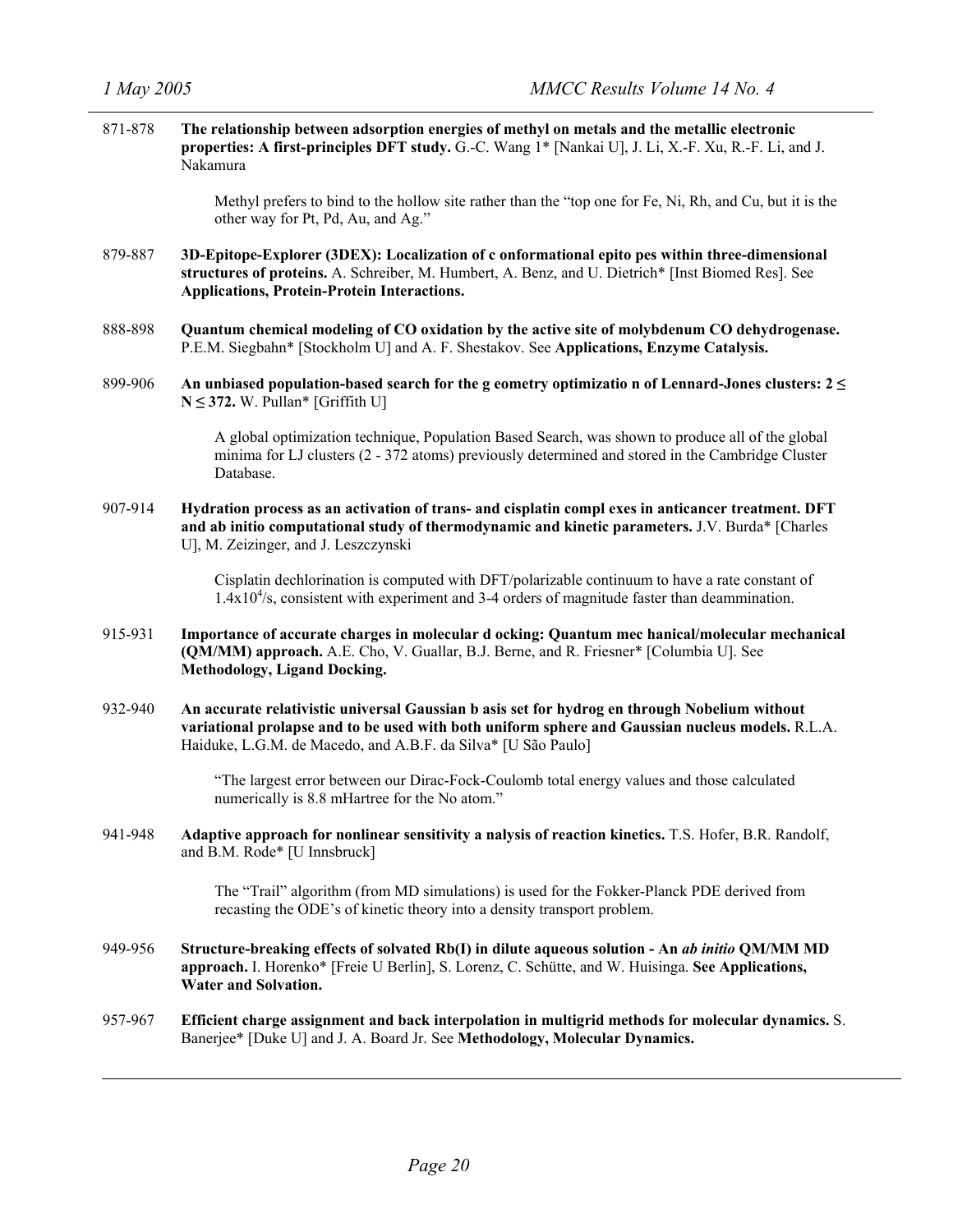# **4. A D D R E S S E S O F P R I N C I P A L A U T H O R S**

The production sites for the corresponding or principal authors are given in brackets in the citations. When not designated by the publisher, the first author is assumed to be the principal. Current addresses are listed here.

Shandar Ahmad Dept. of Biochem.Sci. & Engg. Kyushu Inst. of Tech. Iizuka 820 8502 Fukuoka, Japan

Saman Alavi Department of Chemistry University of Missouri Columbia, MO 65211, USA

Andrea Amadei andrea.amadei@uniroma2.it Dept. Chem. Sci. and Techn. Univ. of Rome "Tor Vergata" Via della Ricerca Scientifica 1 I-00133 Rome, Italy

Alán Aspuru-Guzik alan@aspuru.com Kenneth S. Pitzer Center for Theoretical Chemistry Department of Chemistry University of Calif. at Berkeley Berkeley, CA 94720-1460, USA

Nathan A Baker Dept. Biochem. & Mol. Biophys. Cent. for Comp. Biol. Washington Univ. St Louis 700 South Euclid Avenue Campus Box 8036, St Louis MO 63110, USA

Nenad Ban Inst. for Mol. Biol. & Biophys. Swiss Federal Inst. of Tech. (ETH Zürich) Hoenggerberg, HPK Building CH-8093 Zürich, Switzerland

Sanjay Banerjee skb@ee.duke.edu Electrical and Computer Engineering Department Duke University Durham, NC 27708, USA

Paul Bates paul.bates@cancer.org.uk Biomol. Modelling Lab. Cancer Research UK 44 Lincoln's Inn Fields London WC2A 3PX, UK

Janusz M. Bujnicki iamb@genesilico.pl Lab of Bioinf. and Prot. Eng. Int. Inst. of Mol. and Cell Biol ul. ks. Trojdena 4, PL-02-109 Warsaw, Poland

Jaroslav V. Burda burda@karlov.mff.cuni.cz Dept. of Chem.Physics and Optics Faculty of Math.s and Physics Charles University Ke Karlovu 3 Prague 2, 121 16, Czech Republic

David A Case Dept. of Mol.Biol. The Scripps Res. Inst. La Jolla, CA 92014, USA

Abhijit Chatterjee Accelrys K.K. Nishishinbashi TS Bldg. 11F, 3-3-1 Nishishinbashi Minato-ku, Tokyo 105-0003, Japan

Devashish Choudhary School of Chemical and Biomolecular Engineering Cornell University Ithaca, NY 14853, USA

Hiroshi Chuman Dept. of Pharm. Sci. The Univ. of Tokushima Shomachi Tokushima 770-8505, Japan

Giorgio Colombo g.colombo@icrm.cnr.it Istituto di Chimica del Riconoscimento Molecolare, CNR Via Mario Bianco 9 20131 Milano, Italy

Alan Cooper Dept. Chem. Glasgow Univ. Joseph Black Building Glasgow G12 8QQ Scotland, UK

David G. Covell, covell@ncifcrf.gov Nat. Cancer Inst.-Frederick Developm. Therap. Progr. Screening Techn. Branch Lab of Comput. Technologies Frederick, MD 21702, USA

C.J. Cramer cramer@chem.umn.edu Dept. of Chem. & Supercomp. Inst. Univ. of Minnesota 207 Pleasant St. SE Minneapolis, MN 55455-0431, USA

Patrick Cramer Gene Cent. Ludwig-Maximilians-Univ. of Munich Dept. of Chem. and Biochem. Feodor-Lynen-Strasse 25 81377 Munich, Germany

Stephen Cusack EMBL Grenoble Outstation 6 rue Jules Horowitz BP181 38042 Grenoble Cedex 9, France

A.B.F. da Silva alberico@iqsc.usp.br Dept. de Quími. Física Mol. Inst. de Quími. de São Carlos Univ. de São Paulo, CP 780 13560-970 São Carlos, SP, Brazil

William DeGrado wdegrado@mail.med.upenn.edu Dept. of BioChem. and Biophys. School of Medicine Univ. of Pennsylvania 3700 Hamilton Walk Philadelphia, PA 19104, USA

Qiaolin Deng Dept. of Mol.Systems, Merck Res. Labs Merck & Co. Inc. P.O. Box 2000 Rahway, NJ 07065, USA

Hans De Winter Johnson & Johnson Pharm. R & D. Turnhoutseweg 30 B-2340 Beerse, Belgium

Theodore S. Dibble tsdibble@syr.edu Chemistry Department State Univ. of New York- Environmental Sci. and Forestry 1 Forestry Drive Syracuse, NY 13210, USA

Ursula Dietrich ursula.dietrich@em.unifrankfurt.de Georg-Speyer-Haus Institute for Biomedical Research Paul-Ehrlich-Str. 42-44 60596 Frankfurt/Main, Germany

Ia. I. Dobrogorskaia-Méreau ydobrogorskaya@yahoo.com Lab. de Physico-Chimie Moléc. Université Bordeaux 1 Bât. A12 33405 Talence cedex, France

Dominique Douguet douguet@cbs.cnrs.fr Université Montpellier I

15, avenue Charles Flahault 34060 Montpellier Cedex, France

Louis Droogmans ldroogma@ulb.ac.be Laboratoire de Microbiologie Université Libre de Bruxelles Avenue E. Gryson 1 B-1070 Bruxelles, Belgium

Yong Duan duan@ucdavis.edu University of California Davis Genome Center and Dept. of Applied Science University of California Davis, CA 95616, USA

Miriam Eisenstein miriam.eisenstein@weizmann.ac.il Dept. of Chem. Res. Support Weizmann Inst. of Science Rehovot 76100, Israel

Ron Elber Dept. of Comp. Sci. Cornell Univ. Upson Hall 4130 Ithaca, NY 14853, USA

A.M. Facchiano Inst. of Food Sci., CNR via Roma 52 A/C 83100 Avellino, Italy

P.F.N. Faisca **CFTC** Av. Prof. Gama Pinto 2 1649-003 Lisboa Codex, Portugal

J. Fernández Rico Rafael.lopez@uam.cs Dpto. de Química Física Aplicada Facultad de Ciencias C-XIV Universidad Autónoma de Madrid 28049 Madrid, Spain

Anton Filikov afilikov@arqule.com ArQule, Inc. 19 Presidential Way Woburn, MA 01801, USA

Stefan Fischer stefan.fischer@iwr.uni-heidelberg.de Comput. Mol. Biophys., IWR Univ. of Heidelberg Im Neuenheimer Feld 368 69120 Heidelberg, Germany

Richard Friesner rich@chem.columbia.edu Center for Biomolec. Simulations Columbia University New York, NY 10027, USA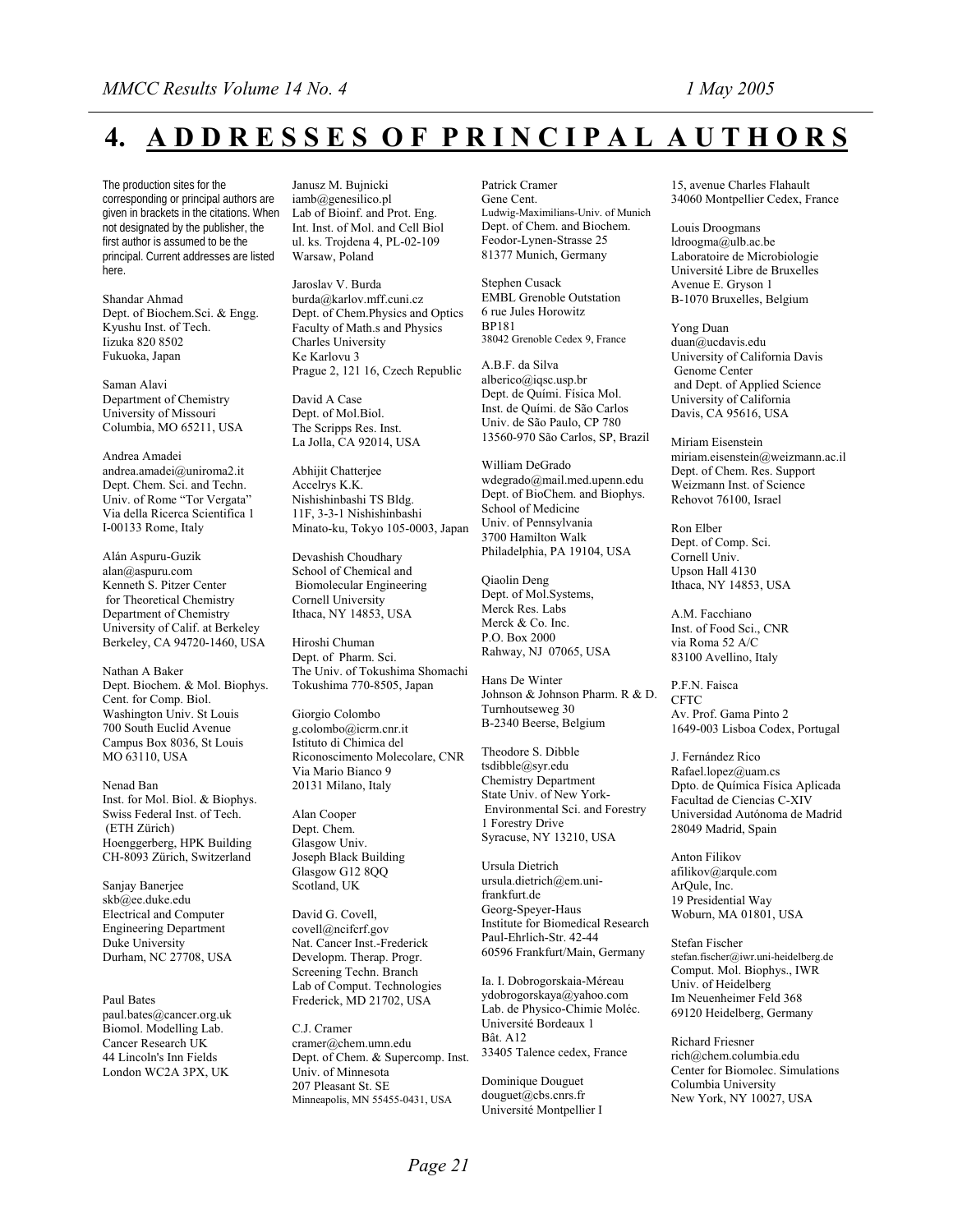Hirofumi Fujimoto fuj@nih.go.jp Div. of Radiol. Protection and Biol. Natl. Inst. of Infectious Diseases Tokyo, Japan

Andanappa K. Gadad Dept. of Med.Chem. Coll. of Pharm., J.N. Med. Coll. Belgaum 590 010 Karnataka, India

S.P. Gejji [spgejji@chem.unipune.ernet.in](mailto:pgejji@chem.unipune.ernet.in) Dept. of Chem. Univ. of Pune, 411007, India

Fatma E. Goda Dept. of Pharm. Org. Chem. Fac. of Pharm. Univ. of Mansoura Mansoura 35516, Egypt

M.P. González Chem. Bioactive Center Cent.Univ. of Las Villas Santa Clara, 54830 Villa Clara, Cuba

Renate Griffith Sch. of Env. & Life Sci. Univ. of Newcastle NSW 2308, Australia

Helmut Grubmüller Dept. Theor. & Comp.Biophys. Max-Planck-Inst. for Biophys. Chem., Am Fassberg 11 37077 Göttingen, Germany

D. Guenzburger Cent. Brasil. de Pesquisas Físicas rua Xavier Sigaud 150 22290-180, Rio de Janeiro, RJ, Brazil

John C. Hackett hackett.35@osu.edu Div. of Med. Chem. Pharm. College of Pharmacy The Ohio State Univ. 500 West  $12<sup>th</sup>$  Ave. Columbus, OH 43210, USA

Philip Hajduk philip.hajduk@abbott.com Abbott Labs 100 Abbott Park Rd., R46Y, AP10 Abbott Park, IL 60064, USA

Turkan Haliloglu turkan@prc.bme.boun.edu.tr Polymer Research Center & Chemical Engg. Dept. Bogazici University Bebek-Istanbul, Turkey

Richard H. Henchman rhenchma@mccammon.ucsd.edu Dept. of Chem. and Biochemistry University of California, San Diego La Jolla, CA 92093, USA

J.D. Hirst jonathan.hirst@nottingham.ac.uk School of Chem. Univ. of Nottingham, Univ. Park Nottingham, NG7 2RD, UK

Illia Horenko horenko@mi.fu-berlin.de Freie Universität Berlin Arnimallee 2 D-14195 Berlin, Germany

Josef Houštĕk houstek@biomed.cas.cz Inst. of Physiology Acad. of Sci. of the Czech Rep. Vídeňská 1083 142 20 Prague 4 - Krč, Czech Rep

Francisco R. Hung frhung@unity.ncsu.edu Dept. of Chem. & Biomol. Engg. North Carolina State University Raleigh, NC 27695-7905, USA

Frank Jensen [frj@doii.dk](mailto:frj@doii.dk) Dept. of Chem. Univ. of Southern Denmark 5230 Odense, Denmark

Pavel Jungwirth pavel.jungwirth@ouchb.cas.cz Inst. Org. Chem. Biochem. Acad. Sci. Czech Republic Flemingovo nam 2 16610 Prague 6, Czech Republic

T. Koga [koga@mmm.muroran-it.ac.jp](mailto:koga@mmm.muroran-it.ac.jp) Dept of Appl.Chem. Muroran Inst. of Tech. Muroran, Hokkaido 050-8585, Japan

André Krammer Accelrys Inc. 10188 Telesis Court, Suite 100 San Diego, CA 92121, USA

Marcin Król mykrol@cyf-kr.edu.pl BioMol. Modelling Lab Cancer Res. UK London Res. Inst. Lincoln's Inn Fields Laboratories 44 Lincoln's Inn Fields London WC2A 3PX, UK

Peter G. Kusalik peter.kusalik@dal.ca Dept. Chemistry Dalhousie Univ. Halifax, Nova Scotia B3H 4J3, Canada

Richard Lavery Lab. de Biochim. Théo. (CNRS UPR 9080) Inst. de Biol. Phys.-Chim. 13 rue Pierre et Marie Curie Paris 75005, France

## *1 May 2005 MMCC Results Volume 14 No. 4*

David Lee dlee@biochem.ucl.ac.uk BioMol. Structure and Modelling Group, Dept. of BioChem. Univ. College London Gower Street London WC1E 6BT, UK

Jooyoung Lee Sch. of Comp. Sci. Korea Inst. for Adv. Study 207-43 Cheongnyangni 2-dong Dongdaemun-gu Seoul 130-722, Korea

Si-Dian Li lisidian@yahoo.com Institute of Molecular Science Shanxi University Taiyuan 030001 Shanxi, PR China

Ze-Sheng Li zeshengli@mail.jlu.edu.cn Institute of Theoretical Chemistry State Key Lab. of Theor. and Comp. Chem. Jilin University Changchun 130023, PR China

Jie Liang jliang@uic.edu Dept. of BioEng. Univ. of Illinois at Chicago M/C563, 835 S. Wolcott, Chicago, IL 60612, USA

Thy-Hou Lin Inst. of Mol. Med. and Dept. of Life Sci. National Tsing Hua Univ. Hsinchu, Taiwan 30043, Taiwan

Karolin Luger Dept. of Biochem. & Mol. Biol. Mail Code 1870 Colorado State Univ. Fort Collins, CO 80523, USA

A.K. Madan Fac. of Pharm. Sci. MD Univ. Rohtak 124 001, India

John L. Markley markley@nmrfam.wisc.edu C. for Eukaryotic Struct. Genomics BioChem. Dept. Univ. of Wisconsin Madison, WI 53706, USA.

J Andrew McCammon Howard Hughes Med. Inst. NSF Cent. for Theor. Biol. Phys. Dept. of Chem. & Biochem. Univ. of Calif. at San Diego 9500 Gilman Drive La Jolla, CA 92093-0365, USA

Milton Medeiros [milton.medeiros@servidor.unam.mx](mailto:milton.medeiros@servidor.unam.mx) Dept .de Fisicoquìmica Fac. de Química Univ. Nat. Aut. de México Cd. Universitaria México, DF, 04510, México

Jaroslaw Meller jmeller@chmcc.org Biomedical Informatics Children's Hospital Res. Found. 3333 Burnet Avenue Cincinnati, OH 45229, USA

Kenneth M. Merz, Jr. merz@psu.edu Dept. of Chemistry Penn. State. Univ. 104 Chemistry Bldg. University Park, PA 16802, USA

Jeremy Minshull DNA 2.0 1455 Adams Drive Menlo Park, CA 94025, USA

Kevin J. Naidoo knaidoo@science.uct.ac.za Dept. of Chemistry Univ. Cape Town Cape Town, South Africa

Ramamurthi Narayanan Bioinfo. Div., Adv. Tech.Cent. TCS,1, Software Units Layout Madhapur, Hyderabad, India

Frank Neese neese@mpi-meulheim.mpg.de Max-Plank-Institut fur Bioanorganische Chemie Stiftstrasse 34-36, D-45413 Mulheim an der Ruhr, Germany

Mafalda Nina Syngenta Crop Protection AG P. O. Box CH-4002, Basel, Switzerland

Akifumi Oda akifumi\_oda@toyama-chemical.co.jp Discovery Laboratories Toyama Chemical Co., Ltd. 2-4-1 Shimookui Toyama 930-8508, Japan

Frank J. Owens fowens@pica.army.mil Department of the Army Armament Res. Dev. and Engg. Center, Bldg. 3022 Picatinny, NJ 07806, USA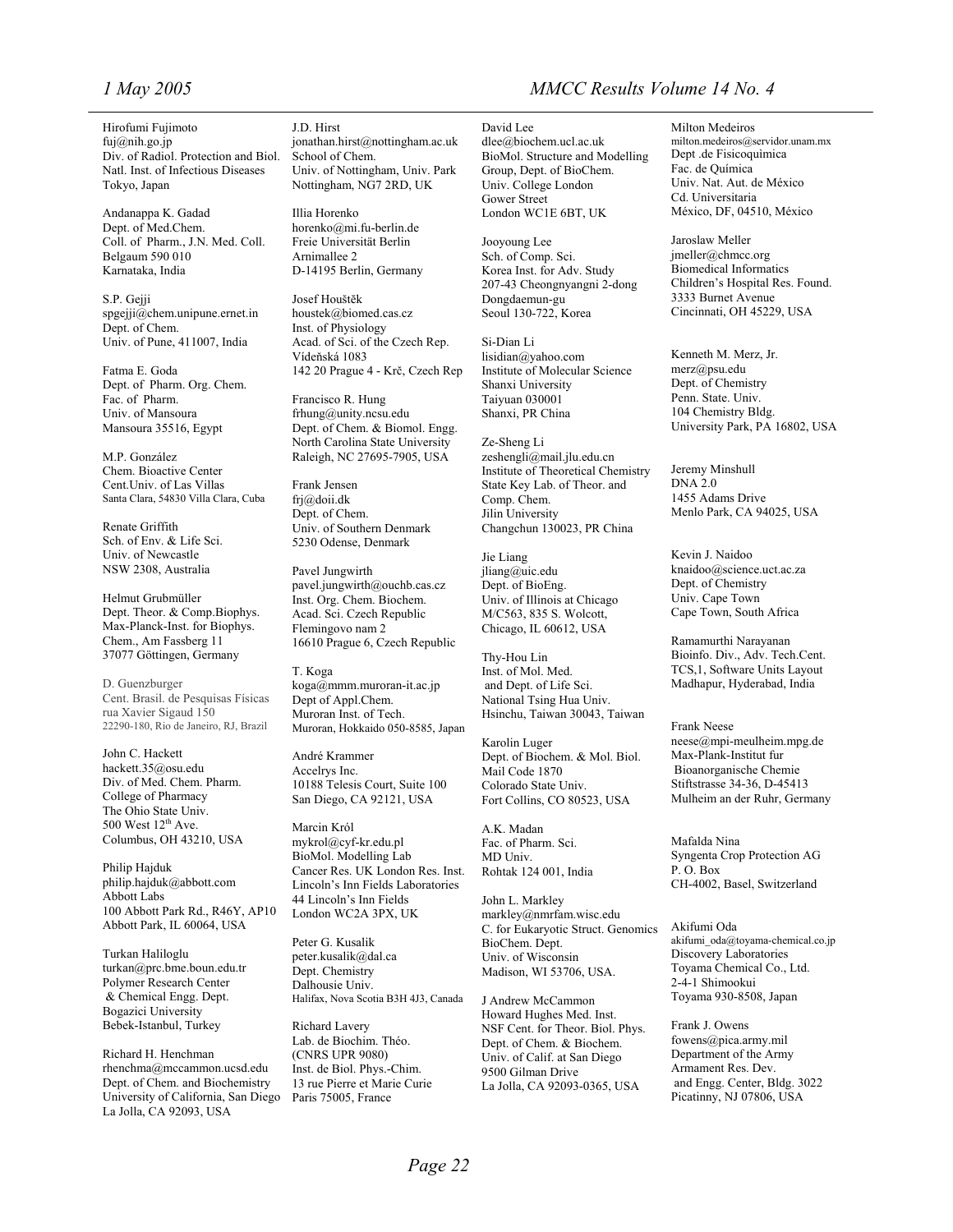### *MMCC Results Volume 14 No. 4 1 May 2005*

Vijay S. Pande pande@stanford.edu Dept. of Chemistry Structural Biology Dept. and Stanford Synch. Rad. Lab. 85 Stanford University Stanford, CA 94305-3080, USA

Fritz G. Parak [fritz.parak@ph.tum.de](mailto:fritz.parak@ph.tum.de) Phys.Dept. E17 Tech. Univ. München 85747 Garching, Germany

Hwangseo Park Sch. of Chem. and Mol. Engg. Seoul National Univ. Seoul 151-747, Korea

Vincent L Pecoraro Dept. of Chem. Univ. of Michigan Ann Arbor, MI 48109-1055, USA

Robert J. Petrella petrella@fas.harvard.edu Dept. of Chem. and Chem.Biology Harvard University 12 Oxford Street Cambridge, MA 02138, USA

Régis Pomès Stru. Biol. and Biochem. Hospital for Sick Children 555 Univ. Avenue Toronto, Ontario M5G 1X8, CA

Wayne Pullan w.pullan@griffith.edu.au School of Inf. and Comm. Tech. Griffith University Gold Coast, Qld., 4215, Australia

Maria Joao Ramos mjramos@fc.up.pt REQUIMTE Dept. De Quimica Fac. De Ciencias do Porto Rua do Campo Alegre, 687 4169-007 Porto, Portugal

Bernd M. Rode Bernd.M.Rode@uibk.ac.at Theoretical Chemistry Division Institute of General, Inorganic and Theoretical Chemistry University of Innsbruck Innrain 52a A-6020 Innsbruck, Austria

Kunal Roy Drug Theor. & Cheminfo. Lab. Div. of Med. and Pharm. Chem. Dept. of Pharm. Tech. Jadavpur Univ. Kolkata 700 032, India

Benoit Roux benoit.roux@med.cornell.edu Dept. of Biochem. Weill Med. Coll. Cornell Univ. 1300 York Ave, NY 10021, USA

Harold A. Scheraga Baker Lab. of Chem. Chem. Bio. Cornell Univ. Ithica, NY 14853-1301, USA

Thomas U Schwartz Dept. of Biol. Massachusetts Inst. of Tech. 77 Massachusetts Avenue Cambridge, MA 02139, USA

Jere P. Segrest segrest@uab.edu Department of Medicine Atherosclerosis Research Unit Univ. Alabama Birm. Med. Center Birmingham, AL, USA

Christopher T. Seto Dept. of Chem. Brown Univ. 324 Brook St. Box H Providence, RI 02912, USA

Michael R. Shirts Department of Chemistry Stanford University Stanford, CA 94305-5080, USA

Per E. M. Siegbahn ps@physto.se Department of Physics SC-FAB, Stockholm University S-106 91 Stockholm, Sweden

Carlos Simmerling Dept. of Chemistry Stony Brook Univ. Stony Brook, NY 11794, USA

István Simon simon@enzim.hu Biol. Research Cntr. Hungarian Acad. Sci.,PO Box 7 1518 Budapest, Hungary

Maurizio Sironi maurizio.sironi@unimi.it Dto. di Chimica Fisica ed Elettrochimica Università degli Studi di Milano Via Golgi 19 20133 Milano, Italy

Jeremy C. Smith biocomputing@iwr.uni-heidelberg.de Comput. Molecular Biophysics Interdisciplinary Center for Sci. Comput. (IWR) University of Heidelberg Im Neuenheimer Feld 368 D-69120 Heidelberg, Germany

Alasdair C Steven Lab. of Stru. Biol. Res. NIAMSD Bethesda, MD 20892, USA

Ming Sun The Key Lab. of Phosp. Chem. & Chem. Biol. of Min. of Edn. Dept. of Chem. Tsinghua Univ. Beijing 100084, China

Jolanta Tarasiuk Dept. of Pharm. Tech. & Biochem. Gdansk Univ. of Tech. Gdansk, Poland

Paul Tavan paul.tavan@physik.uni-muenchen.de Theoretische Biophysik L. für BioMolekulare Optik, LMU Oettingenstrasse 67 D–80538 Munich, Germany

Dan S Tawfik Dept. of Biol. Chem. The Weizmann Inst. of Sci. Rehovot 76100, Israel

Walter Thiel thiel@mpi-muelheim.mpg.de Max-Plank-Inst. fur Kohlenforschung Kiaser-Wilhelm-Platz 1 D-45470 Mulheim an der Ruhr, GFR

Douglas J. Tobias dtobias@uci.edu Dept. of Chemistry Univ. California Irvine Irvine, CA 92697-2025, USA

James Torrance torrance@ebi.ac.uk EMBL-European Bioinf. Instit. Hinxton, Cambridge CB10 1SD, UK

Valentina Tozzini NEST-INFM Scuola Norm. Sup. Piazza dei Cavalieri 7 I-56126 Pisa, Italy

Wilfred F. van Gunsteren wfvgn@igc.phys.chem.ethz.ch Laboratory of Physical Chemistry Swiss Fed. Inst. Tech. Zürich ETH-Hönggerberg CH-8093 Zürich, Switzerland

Roy Vaz roy.vaz@aventis.com Sanofi-Aventis Pharma. 1041 Rt 202-206N Bridgewater, NJ 08807, USA

Nico Vermeulen npe.vermeulen@few.vu.nl Vrije Univ. Amsterdam De Boelelaan 1083 1081 HV Amsterdam, Netherlands

Gregory A. Voth voth@chem.utah.edu Dept. of Chemistry and Center for Biophysical Modeling and Simulation University of Utah Salt Lake City, UT 84112-0850, USA

Peter Walter Howard Hughes Med. Inst. Univ. of Calif. San Francisco San Francisco, CA 94143, USA

Jason Wagoner Dept. of Biomed. Engg. and Mol. Biophysics Center for Computational Biology Washington University in St. Louis 700 S. Euclid Avenue Campus Box 8036 St. Louis, MO 63110, USA

Junmei Wang jwang@encysive.com Encysive Pharm. Inc. 7000 Fannin Houston, TX 77030, USA

Gui-Chang Wang wangguichang@nankai.edu.cn Department of Chemistry, & Center of Theor. Chemistry Study Nankai University Tianjin 300071, PR China

Wei Wang wang.wei@nju.edu.cn Nat. Lab of Solid State Micro- Struct. and Dept. of Physics Nanjing Univ., 210093, China

Mansour Zahedi [m-zahedi@cc.sbu.ac.ir](mailto:m-zahedi@cc.sbu.ac.ir) Dept. of Chem. Faculty of Science Shahid Beheshti University Evin, Tehran , Iran, 19839, P.O.Box 19395-4716

J.Z.H. Zhang john.zhang@nyu.edu Dept. of Chem. New York Univ. New York, NY 10003, USA

Zheng Guo Zhang Dept. of Biomed.Engg Inst. of Basic Med.Sci. Peking Union Med.Coll. Chinese Acad. of Med.Sci. Beijing 100005, China

Yaoqi Zhou yqzhou@buffalo.edu Dept. Physiology & Biophysics SUNY Buffalo 124 Sherman Hall Buffalo, NY 14214, USA